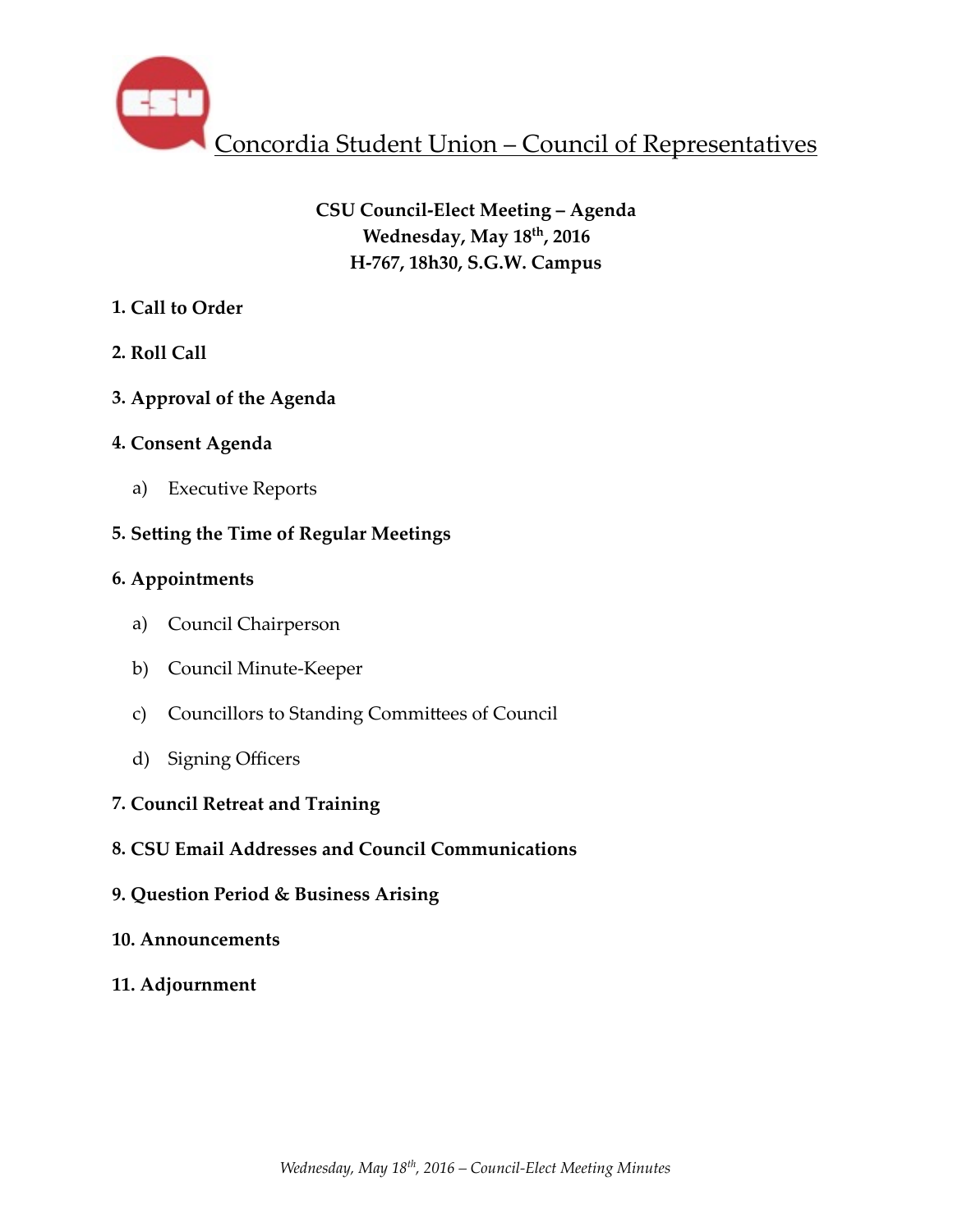

# **CSU Council-Elect Meeting – Minutes Wednesday, May 18th, 2016 H-767, 18h30, S.G.W. Campus**

## **1. CALL TO ORDER**

Meeting is called to order at 18h51.

We would like to acknowledge that Concordia university is on the traditional territory of the Kanien'keha:ka (Ga-niyen-gé-haa-ga), a place which has long served as a site of meeting and exchange *amongst nations. Concordia recognizes, and respects the Kanien'keha:ka (Ga-niyen-gé-haa-ga)* as the *traditional custodians of the lands and waters on which we meet today.* 

## **2. ROLL CALL**

Executives present for the duration of the meeting were *Lana Galbraith* (Sustainability Coordinator), *Rachel Gauthier* (Student Life Coordinator), *Adrian Longinotti* (Finance Coordinator), *Lucy Marshall-Kiparissis*  (General Coordinator), *Aloyse Muller*  (External Affairs Coordinator), *Marcus Peters*  (Loyola Coordinator), Sophia Sahrane (Academic & Advocacy Coordinator) and Rami Yahia (Internal Affairs Coordinator). 

Councillors present for the duration of the meeting were *Alaa Alkirbee* (ENCS), *Louis Arrou-Vignod* (JMSB), *Mikaela Clark-Gardner* (Fine Arts), *Thomas David-Bashore* (Arts & Science), *Panagio6s Destounis* (JMSB), Marie-Maxime Gélinas-Delisle (JMSB), Brittany Jackson (Arts & Science), Mugisha Kakou (ENCS), *Armani Martel* (Arts & Science), *Artem Mikhalitsin* (ENCS), *Alexander Milton* (Arts & Science), *Jason Poirier Lavoie* (Arts & Science), *Veronika Rydzewski* (Arts & Science), *Meissa Thiam* (ENCS), *Chloë Williams* (Arts & Science) and *Robert Young* (Arts & Science).

Councillors absent for the duration of the meeting were *Ahmed Badr* (ENCS), *Hayley Currier* (Arts & Science), *Nora Fabre* (Arts & Science), *Maidina Kadeer* (Arts & Science), *Stephen Karchut* (Fine Arts), *Émilie Lamoureux-Sproule* (Arts & Science), *Matthew Leddy* (Arts & Science), *Bronte Macfarlane* (JMSB), *Chris6na Massaro* (Arts & Science). 

Lucinda Marshall-Kiparissis (Chair): I have received some requests for excusal and notices of absence. Ahmed Badr came in and he has a midterm so he cannot be present. Nora Fabre cannot attend due to work, Brittany Jackson has class from 18h30 until 21h00 so she will come after. Matthew Leddy has a Sustainable Concordia board meeting until 20:30. **Émilie Lamoureux-Sproule** is working out of town, **Christina Massaro** is tree-plating in British Columbia for the summer and **Stephen Karchut** is working out of province. According to the Standing Regulations we cannot excuse any absences because of work or class but it is open to the floor whether we want to notwithstand and do a grace excusal. I recommend that we excuse **Ahmed Badr** though.

**Jason Poirier Lavoie** moves to excuse Ahmed Badr from this meeting of Council. Be it further resolved that we excuse the rest of the absences.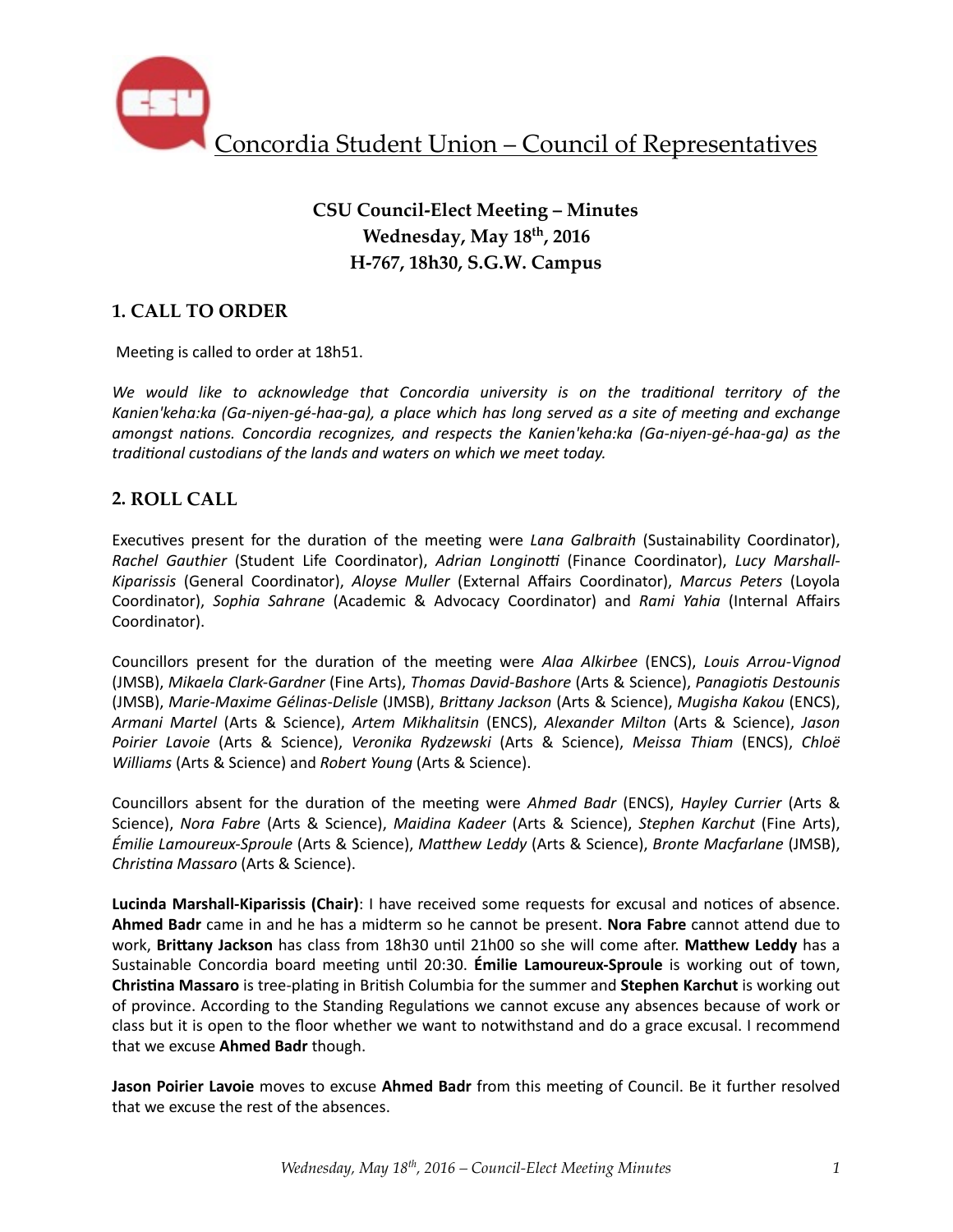

#### Seconded by **Robert Young**.

**Jason Poirier Lavoie**: For the first part of the resolution, a councillor has a midterm and in the Standing Regulations we can excuse this. The second part is about whether we shall enforce the rules strictly. After two  $(2)$  absences a councillor is out, so the question is whether we want to be that strict or whether we want to disregard the Standing Regulations and what we believe is justifiable. About someone who has a regular class or irregular contractual work, do we permit that? I put this to Council.

**Robert Young**: In terms of adopting a position for the entire year, I do not know if we should do that, but for the summer this is a pretty major commitment and people have work plans. If this is something you have to be doing, students have things to pay for so we should maybe let it slide.

**Thomas David-Bashore** moves to amend the motion to approve the excusal of all absences for this meeting and the June meeting, by default. Seconded by **Louis Arrou-Vignod**. 

**Thomas David-Bashore**: It has been said pretty clearly, and over the summer there are only two (2) meetings. People have special commitments such as work or class which will only cover these two (2) meetings. It is reasonable to excuse in omnibus fashion.

**Chloë Williams**: I just want to speak against doing omnibus excusals for Council meetings and instead excusing on a case-by-case because it is a way of holding accountability and you do not want a nonactive Council since we are the ones responsible for holding the CSU accountable. If there is no incentive to come, councillors may stop showing up. There is a reason that this is in the Standing Regulations.

Aloyse Muller: The Standing Regulations need to be not-withstood for class and vacation so we must amend the motion this. Secondly, as for **Chloë**'s comment, absences should be excused by Council, and not in advance. This is entirely up to Council though.

**VOTE** In favour: 8 Opposed: 0 Abstentions: 4

Amendment is adopted.

Aloyse Muller moves to amend the motion to include "notwithstanding Standing Regulation 66". Seconded by **Robert Young**. 

**Aloyse Muller**: We have to do this.

*Amendment is adopted via unanimous consent.*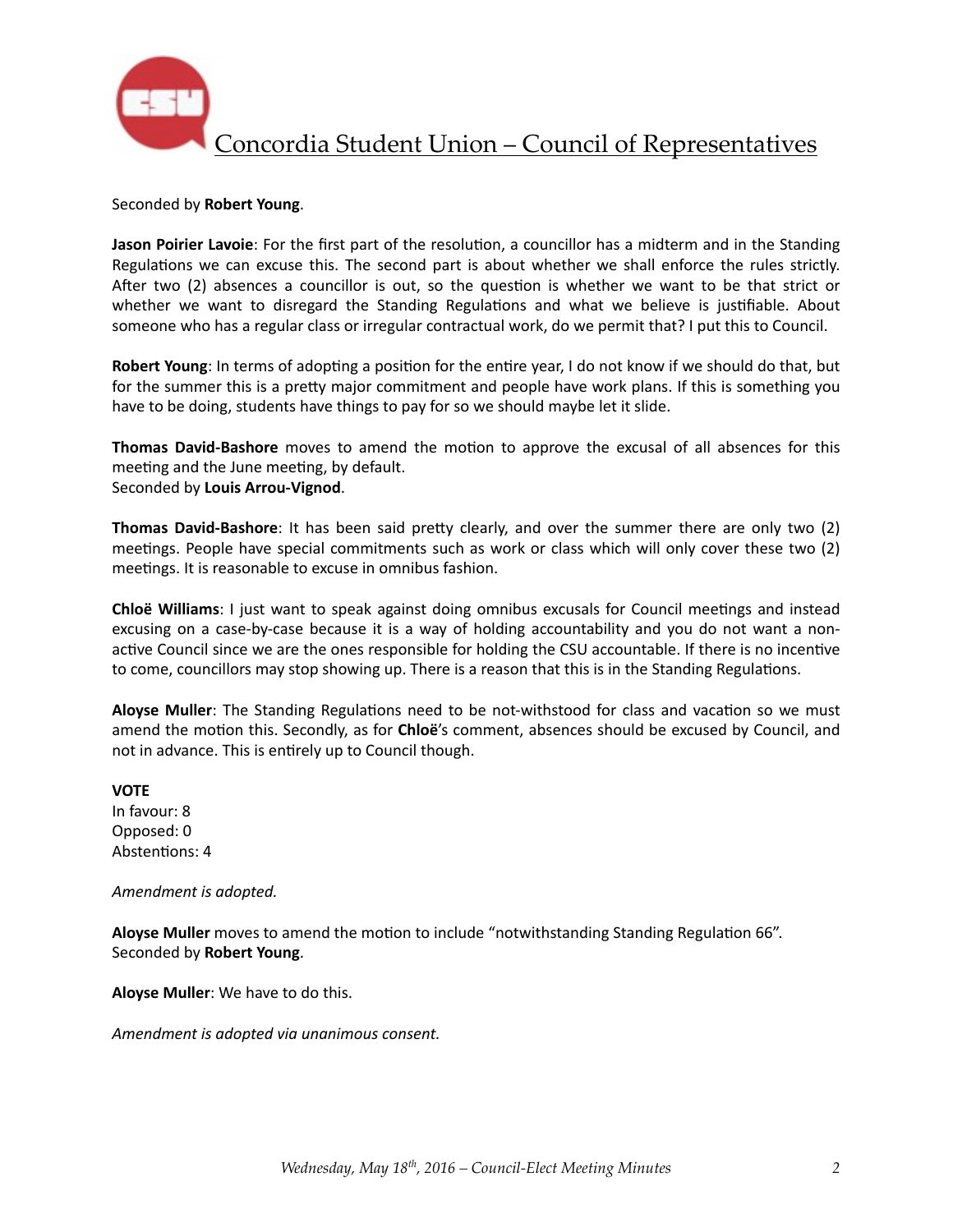

**VOTE** In favour: 13 Opposed: 1 Abstentions: 0

*Motion carries.* 

## **3. APPROVAL OF THE AGENDA**

**Jason Poirier Lavoie**: At the end of the meeting, will there be a period to discuss Business Arising?

Lucinda Marshall-Kiparissis (Chair): It has not been formally added, but we can assume that it is included. 

**Jason Poirier Lavoie**: I would like to briefly introduce some proposals.

**Rachel Gauthier** moves to table 6. d) Senate, 6. f) CCSL and 6. g) LSFC. Seconded by **Robert Young**. 

**Artem Mikhalitsin:** Will there be closed session?

Lucinda Marshall-Kiparissis (Chair): During the appointments for Minute-Keeper and Chairperson.

Artem Mikhalitsin: Will the Minute-Keeper and Chairperson be present?

Lucinda Marshall-Kiparissis (Chair): Whoever is applying for a job will not be present while the others interviewed so that there is no conflict of interest.

**Robert Young** moves to approve the agenda and all items under 4. Consent Agenda. Seconded by **Jason Poirier Lavoie**. 

## **VOTE**

In favour: 14 Opposed: 0 Abstentions: 0

*Motion carries.* 

# **4. CONSENT AGENDA**

## **a) Executive Reports**

**Ratified by consent.**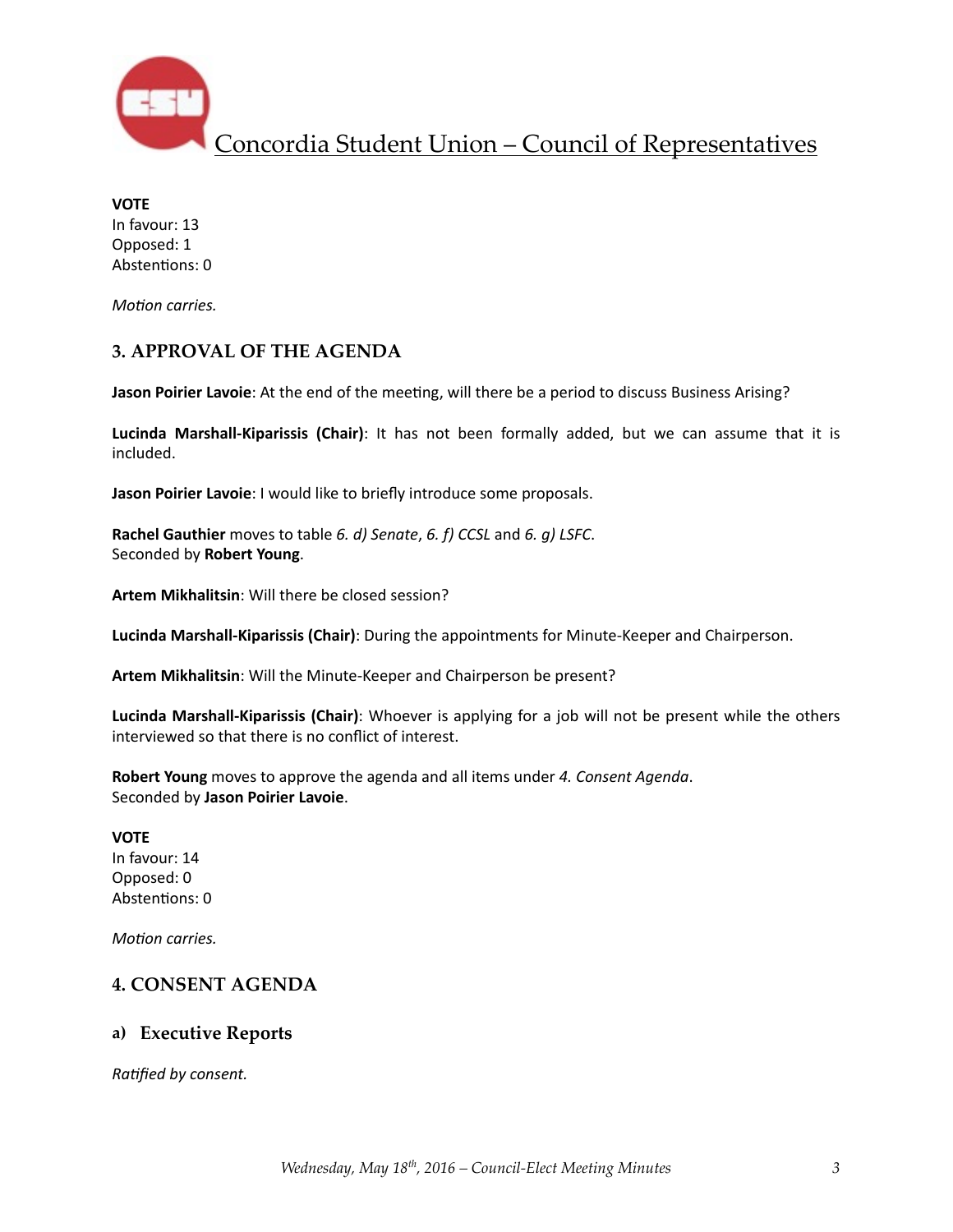

## **5. SETTING THE TIME OF REGULAR MEETINGS**

Lucinda Marshall-Kiparissis (Chair): As per the Standing Regulations we do have our meetings on Wednesdays but the time is not necessarily fixed. What has been the past few years has been 18h30, but depending on Council's will, we can change the time.

**Jason Poirier Lavoie** moves to continue holding Council meetings at 18h30 on the Wednesdays that we are supposed to meet. Seconded by **Mugisha Kakou**.

**Aloyse Muller**: It is in the Bylaws that there is a meeting every month, once a month, and twice in October, November and January.

### **VOTE**

In favour: 14 Opposed: 0 Abstentions: 0

*Motion carries.* 

## **6. APPOINTMENTS**

## **a) Council Chairperson**

**Jason Poirier Lavoie** moves to enter closed session. Seconded by **Robert Young**. 

*Meeting enters closed session at 19h13.* 

**VOTE** In favour: 14 Opposed: 0 Abstentions: 0

*Motion carries.* 

**Robert Young** moves to appoint Caitlin Robinson as Council's 2016-2017 Chairperson. Seconded by **Jason Poirier-Lavoie**. 

## **b) Council Minute-Keeper**

Louis Arrou-Vignod moves to appoint Caleb Owusu-Acheaw as Council's 2016-2017 Minute-Keeper. Seconded by **Robert Young**.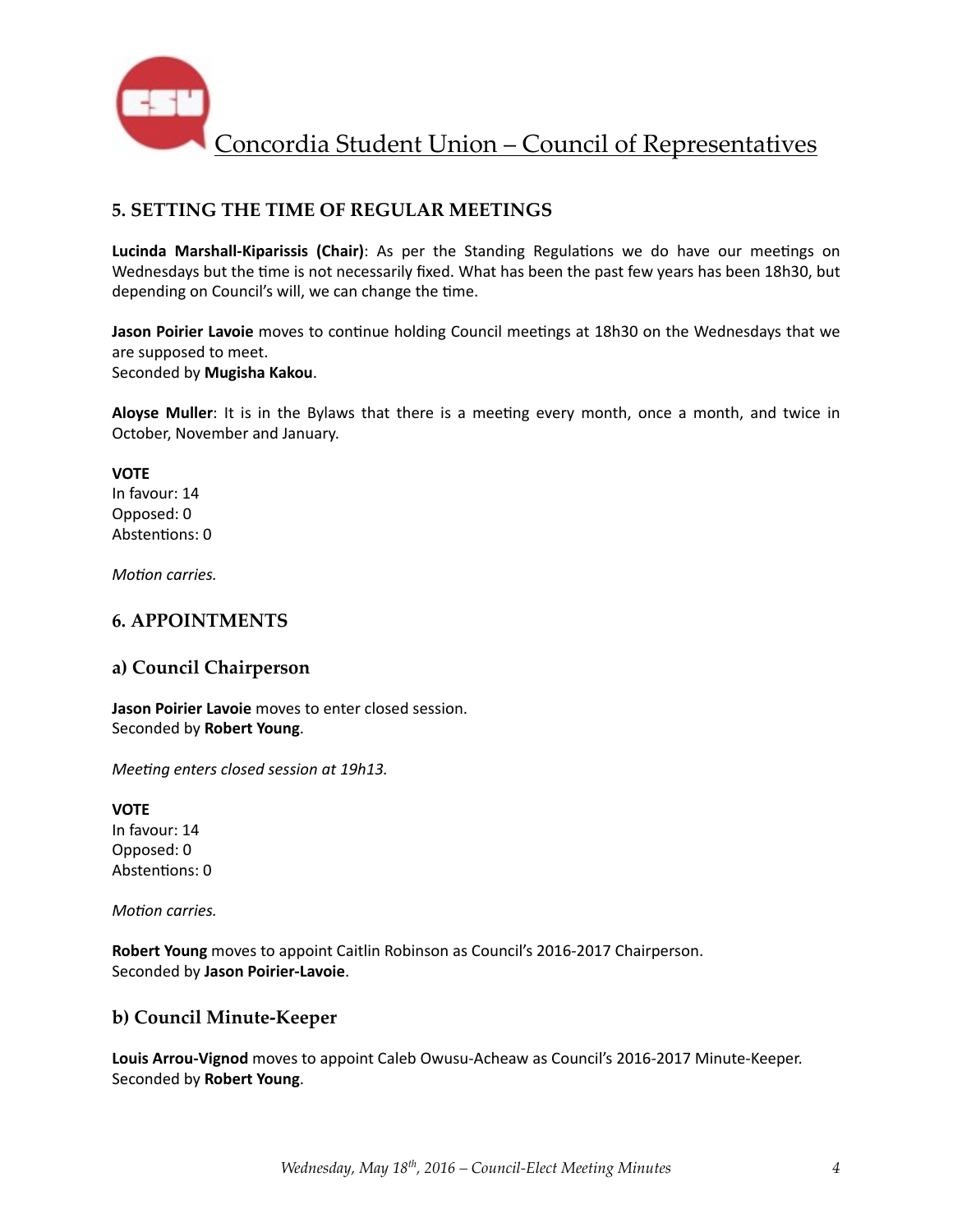

*Motion carries.* 

**Robert Young** moves to enter open session. Seconded by **Louis Arrou-Vignod**. 

*Motion carries.* 

*Meeting enters open session at 20h54.* 

**Jason Poirier Lavoie** moves to notwithstand Standing Regulation 56 for the duration of this year. Be it further resolved that the Policy Committee move forward in investigating how to repeal this provision in the Standing Regulations

Seconded by **Louis Arrou-Vignod**. 

**Jason Poirier Lavoie**: We are responsible for the decisions we make in open and closed session and it is important that we keep record of this. It is irresponsible when we need to rescind, reconsider and consult motions. I do not know why historically we have been deleting closed session minutes, and this can only serve to help us. Even then, it will not be published. The discussions will stay there and will help us refer to the past.

**Armani Martel:** I am strongly opposed to this – the reason why we have secret meetings is usually to discuss strategy and motions that we do not want a record of. This is the reason that we have never had a record. 

Louis Arrou-Vignod: Who has them?

**Jason Poirier Lavoie:** The Chairperson.

Aloyse Muller: For context, Standing Regulation 56 reads: "The Minute Keeper shall keep minutes during *closed sessions of Council, including the full text of motions debated and voted on, so as to facilitate* discussion. When a meeting returns to open session, these closed session minutes shall be erased, *excepting the full text of any motions passed during the closed session. These will instead be inserted into the minutes of the open session, so as to remain a part of the Student Union's official record. For the* purpose of transparency, these motions should still be ratified by a public vote once the meeting has *returned to open session*." 

**Robert Young** moves to formally include in the motion that the Chairperson would be the custodian of the closed session minutes.

**Robert Young**: The original motion has a year-long term on it. Hopefully we will have a long time to figure this out. I would not be able to support this with an open end or not deleting.

**Jason Poirier Lavoie** moves to table the entire motion indefinitely. Seconded by **Louis Arrou-Vignod**.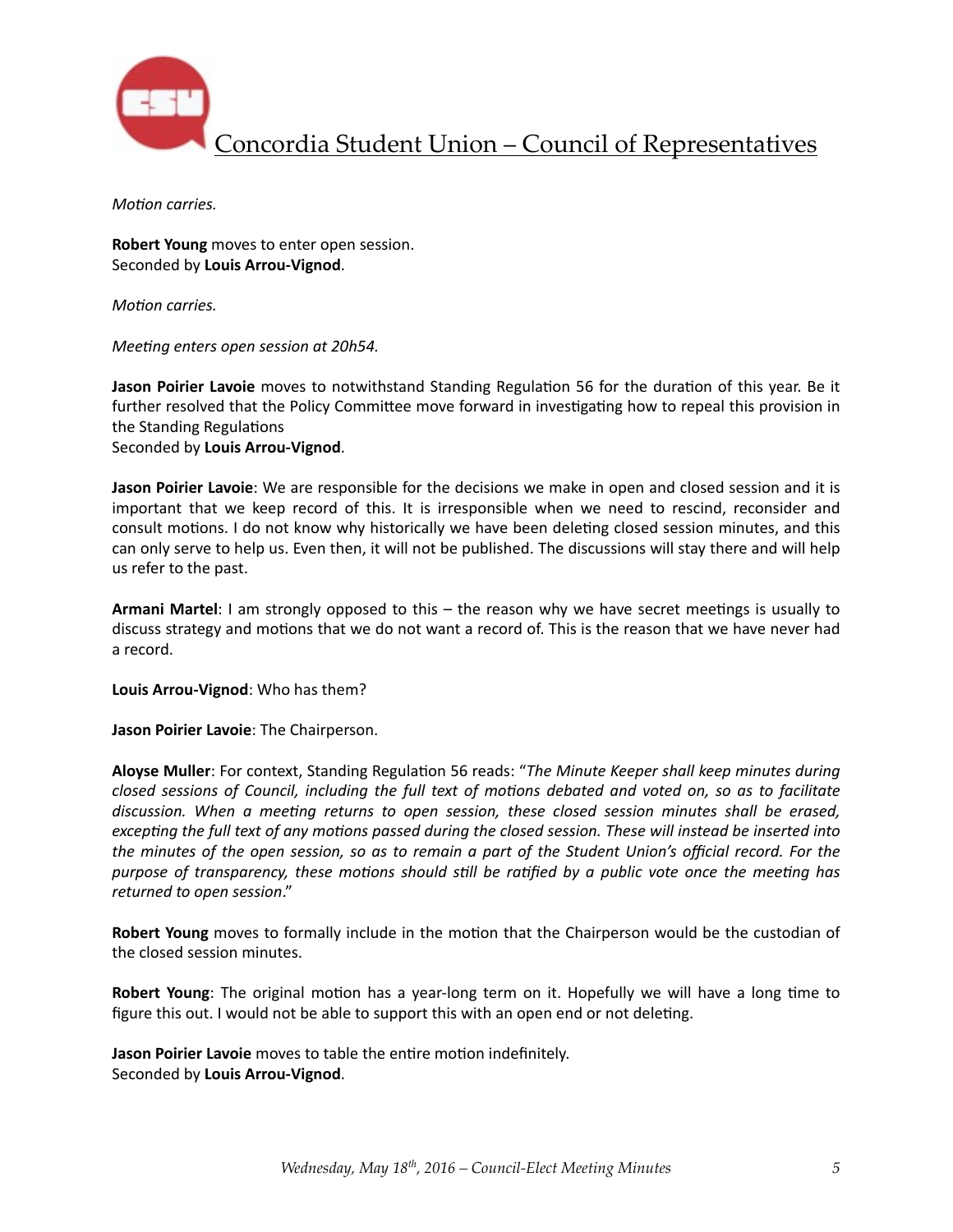

**Jason Poirier Lavoie**: I apologize, I misunderstood the Standing Regulations and I thought that we deleted everything, even the motions. The motion says that we sanction an action and should be kept. I misunderstood the Standing Regulations and suggest we pretend that this did not happen.

### **VOTE**

In favour: 13 Opposed: 0 Abstentions: 0

*Motion carries.* 

**Robert Young** moves to ratify the proceedings of closed session. Seconded by **Alexander Milton**. 

### **VOTE**

In favour: 13 Opposed: 0 Abstentions: 1 (Chloë)

*Motion carries.* 

Louis Arrou-Vignod moves to enter a twenty (20)-minute recess. Seconded by **Robert Young**. 

### **VOTE**

In favour: 14 Opposed: 0 Abstentions: 0

*Motion carries.* 

*Meeting enters recess at 21h30.* 

*Meeting reconvenes at 21h50.* 

## c) Councillors to Standing Committees of Council

**Lucinda Marshall-Kiparissis (Chair)**: Committees are where the really substantial work gets done at the CSU. As councillors, you are going to get the real work done on committees and your participation is extremely important. You must sit on one committee but can sit on multiple committees and most councillors sit on two (2). Committees have diff time commitments and the coordinators will explain them. I do not want people to feel that if they are interested in something that they do not have enough relevant experience and the skill-set to do so. If you are genuinely interested and want experience, just put this in your motivation and that is totally fine. Most people in the room are totally fine with those who are learning. I would like to see, as the General Coordinator and someone on Council, that you do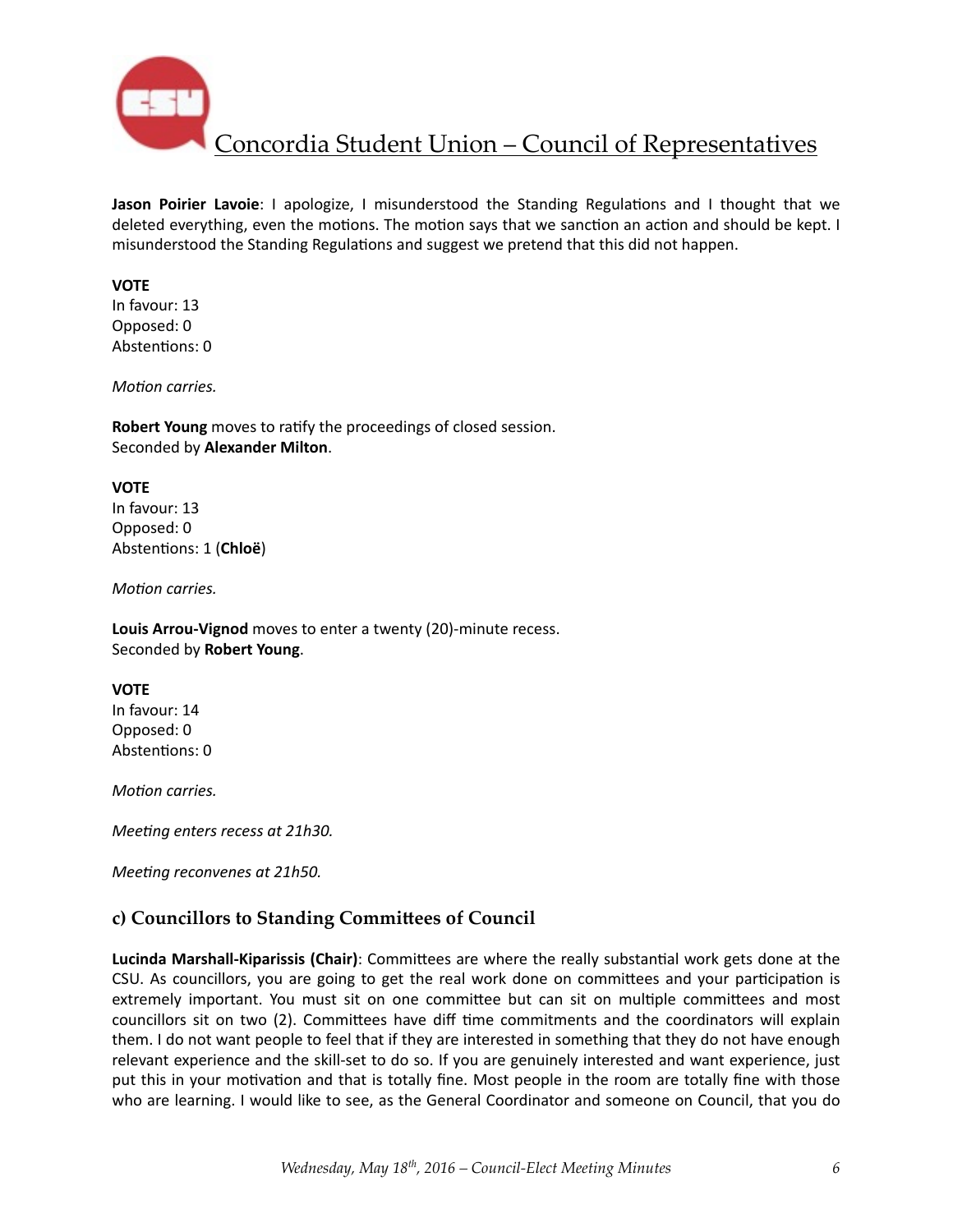

not feel afraid to nominate yourself to a committee. Standing Committees meet throughout the year with regular business and ad hoc committees can be struck as needed.

### **APPOINTMENTS COMMITTEE**

Marcus Peters: For the Appointments Committee, we had a preview already and it is straightforward. We appoint people to key positions within the CSU. We have had a good experience of it so far, but it is more of an expedient process when part of a smaller committee. I encourage people who want to be part of the selection process to nominate themselves or friends.

**Jason Poirier Lavoie** nominates Thomas David-Bashore. *Thomas accepts.* 

**Marie-Maxime Gélinas-Delisle** nominates herself. Seconded by **Robert Young**. 

**Louis Arrou-Vignod** nominates **Jason Poirier Lavoie**. *Jason accepts.* 

**Robert Young** nominates Ahmed Badr. Seconded by **Mikaela Clark-Gardner**.

**Thomas David-Bashore**: I have done recruitment for student groups at JMSB in the past where I oversaw CVs and most of the process myself. I learned a lot from that and would prefer to not single-handedly do it, but I could offer valuable expertise.

**Jason Poirier Lavoie**: Ever since I started at the CSU two (2) yeas ago I have been on the Appointments Committee. At Bombardier I did interviews for the Engineering department for people who would replace me. I have a lot of experience with interviews and I like to place emphasis on being welcoming and like to do an alternative style like talk to the person and explain the job, especially in a learning environment where students are less sure about what the jobs are but are looking for an avenue to participate.

**Marie-Maxime Gélinas-Delisle**: I am in a management program so it would be good experience for my career goals. Also, I worked as a human resources manager for two (2) retail stores. I have experience and could bring good skills to the committee.

**Lucinda Marshall-Kiparissis (Chair): Ahmed** writes that he is currently an Engineering student, an involved individual, part of academic and social associations, volunteers, wants to be involved, and this should be a top priority for him.

**Chloë Williams** nominates to **Mugisha Kakou**. 

*Mugisha accepts.* 

**Mugisha Kakou**: I do not have a lot of experience, but I came here to learn.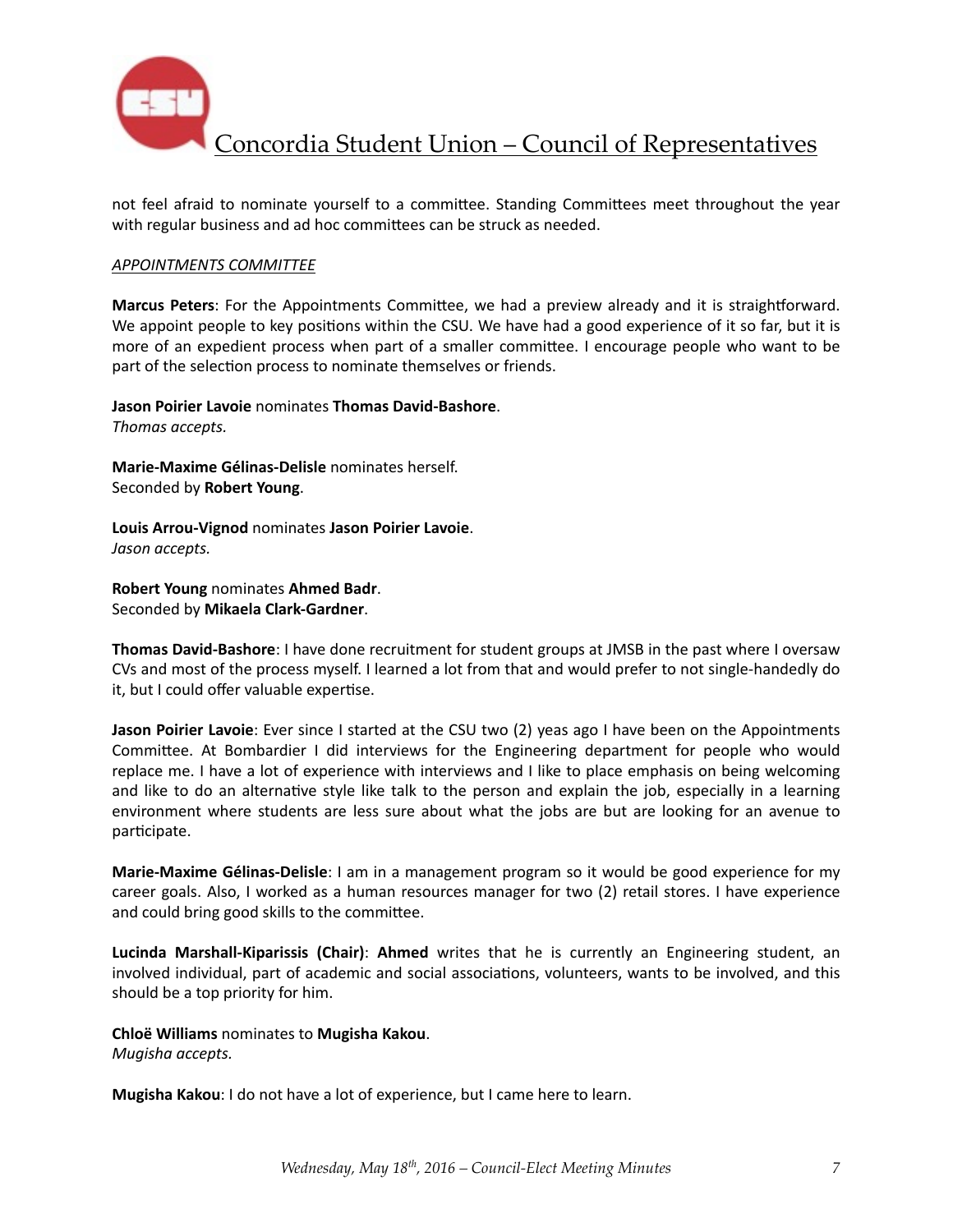

**Robert Young** moves to notwithstand Standing Regulation 17. (a) to allow five (5) councillors onto the Appointments Committee. Seconded by **Chloë Williams**. 

**Robert Young**: The fact that it is that close means that it is obviously a difficult decision and if we were going to be adding three (3) more people it could be a problem, but one (1) more person should not be. This might be a good way to go.

**Sophie Sahrane**: I would just like to speak in favour of gender parity on committees.

**Chloë Williams**: I would like to speak against the motion for this committee given that in order to make decisions on the committee, you need quorum. I sat on the Appointments Committee last year and it becomes difficult because you cannot interview people if you do not have quorum. If you vote five (5) people in, make sure that they are here for the summer because the committee is more active then. If you are not here for summer, maybe rescind your candidacy to help the committee make quorum. We had times where it was really hard to do interviews, especially if you are Skyping in committee members and people you are interviewing at the same time. It gets complicated with technology.

Louis Arrou-Vignod: What is the frequency of meetings?

**Marcus Peters**: Initially fairly often at the beginning of the year, but then it is dependent on how things go. 

**Jason Poirier Lavoie**: It is usually three (3) to four (4) times at the beginning of the semester and then the only reason we reconvene is if someone drops out. It is just intense in the beginning of the semester and the rest of year it is just waiting or a what-if scenario.

**Mikaela Clark-Gardner:** Why is Ahmed not here?

Lucinda Marshall-Kiparissis (Chair): He had a midterm.

**VOTE** In favour: 2 Opposed: 2 Abstentions: 9

*Motion fails.* 

**Chloë Williams**: I am in favour of gender parity on committees, having sat on them in the past. It is quite important and all the candidates are well-qualified and I would not speak against anyone.

Following a vote by roll call Thomas David-Bashore, Marie-Maxime Gélinas-Delisle, Mugisha Kakou and Jason Poirier Lavoie are appointed to the Appointments Committee.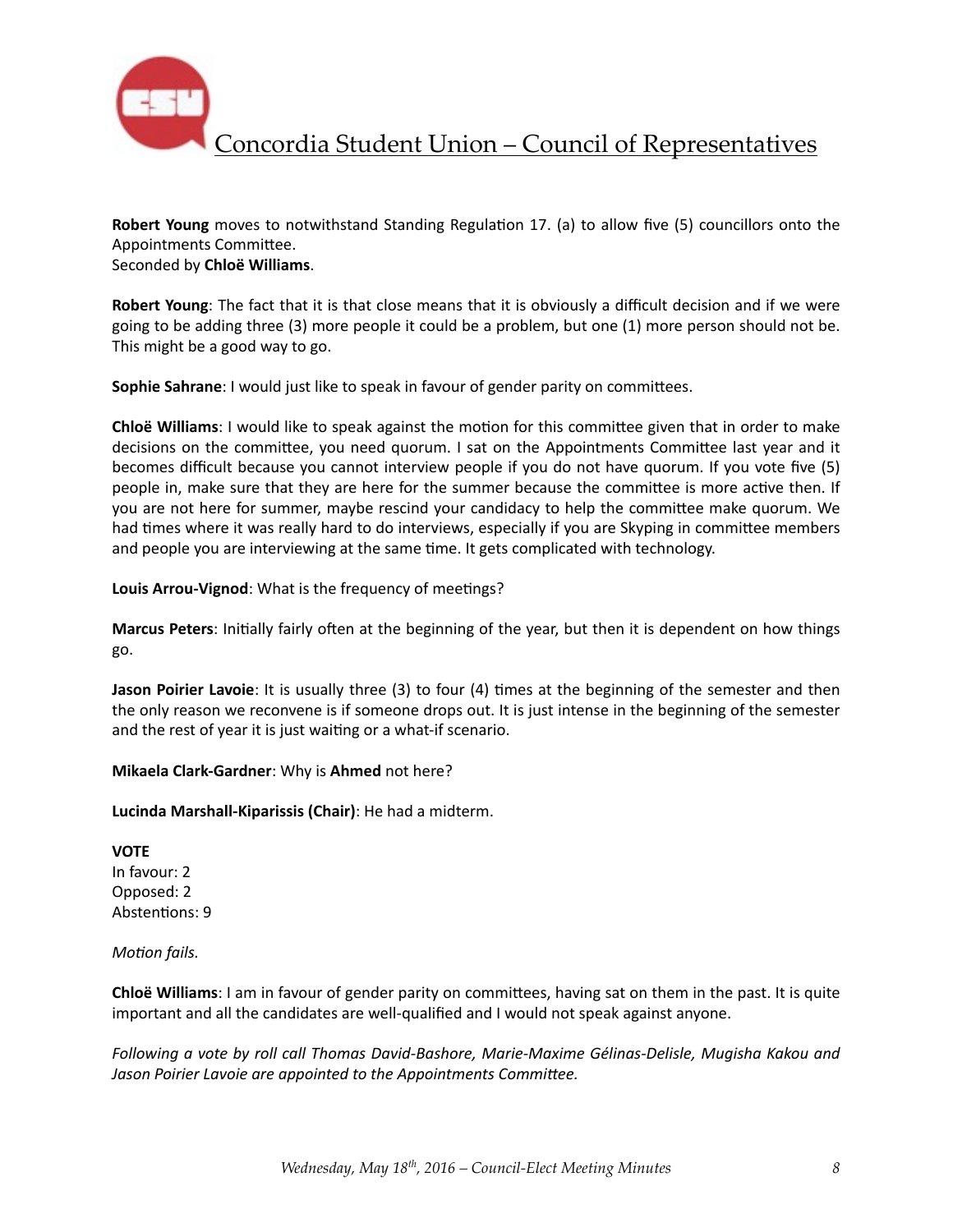

### *CLUBS & SPACE COMMITTEE*

**Rami Yahia**: The Clubs & Space Committee should be meeting around once every two weeks, especially at the beginning of the year and in September when we are approving clubs budgets. This is a fun committee since we allocate funding and directly see the effects of the funding when we see events and we get to discover cool clubs on campus. I sat on the Clubs & Space Committee two (2) years ago and it is a good committee and you do not need a lot of experience. You could come from any background and I encourage people from all over the place to get involved.

**Jason Poirier Lavoie** noms **Veronika Rydzewski**. *Veronika accepts.* 

**Brittany Jackson** nominates herself. Seconded by **Robert Young**. 

Lucinda Marshall-Kiparissis (Chair): Several people are absent current and Ahmed Badr would like to be nominated *in absentia*. Seconded by **Robert Young**. 

**Robert Young** nominates **Hayley Currier** in absentia. Seconded by **Alexander Milton**. 

**Alexander Milton** nominates Christina Massaro. Seconded by **Louis Arrou-Vignod**. 

Lucinda Marshall-Kiparissis (Chair): We have five (5) candidates so far, but please nominate other people. This is what these conversations are for.

**Veronika Rydzewski**: I do not have much experience with clubs but would love to be on the committee. I think that I could help out wth allocation of budgets and everything else that **Rami** said.

**Brittany Jackson**: I was the Clubs & Space Committee student-at-large last year and it was amazing. I had so much fun and going to the clubs gala I got to see how the executives are so passionate about their work. I was involved in enriching the student experience, and being on this committee would help me get into helping students make the most of their four (4)-year undergraduate degrees.

**Lucinda Marshall-Kiparissis (Chair): Ahmed** send a blanket motivation, so it is the same as his last motivation. As for **Hayley**'s motivation, she was member of the committee last term and wants to continue on with the Clubs & Space Committee because helps her exercise her administrative skills and is a great avenue to know what is going on through a student lens. As for *Christina's* motivation, she was the previous VP Finance for Concordia's Undergraduate Psychology Association (CUPA), sat on ASFA's Finance Committee and is the incoming ASFA VP Finance. She wants to be involved in the finances at the CSU level and wants to see how clubs and finances work at the CSU.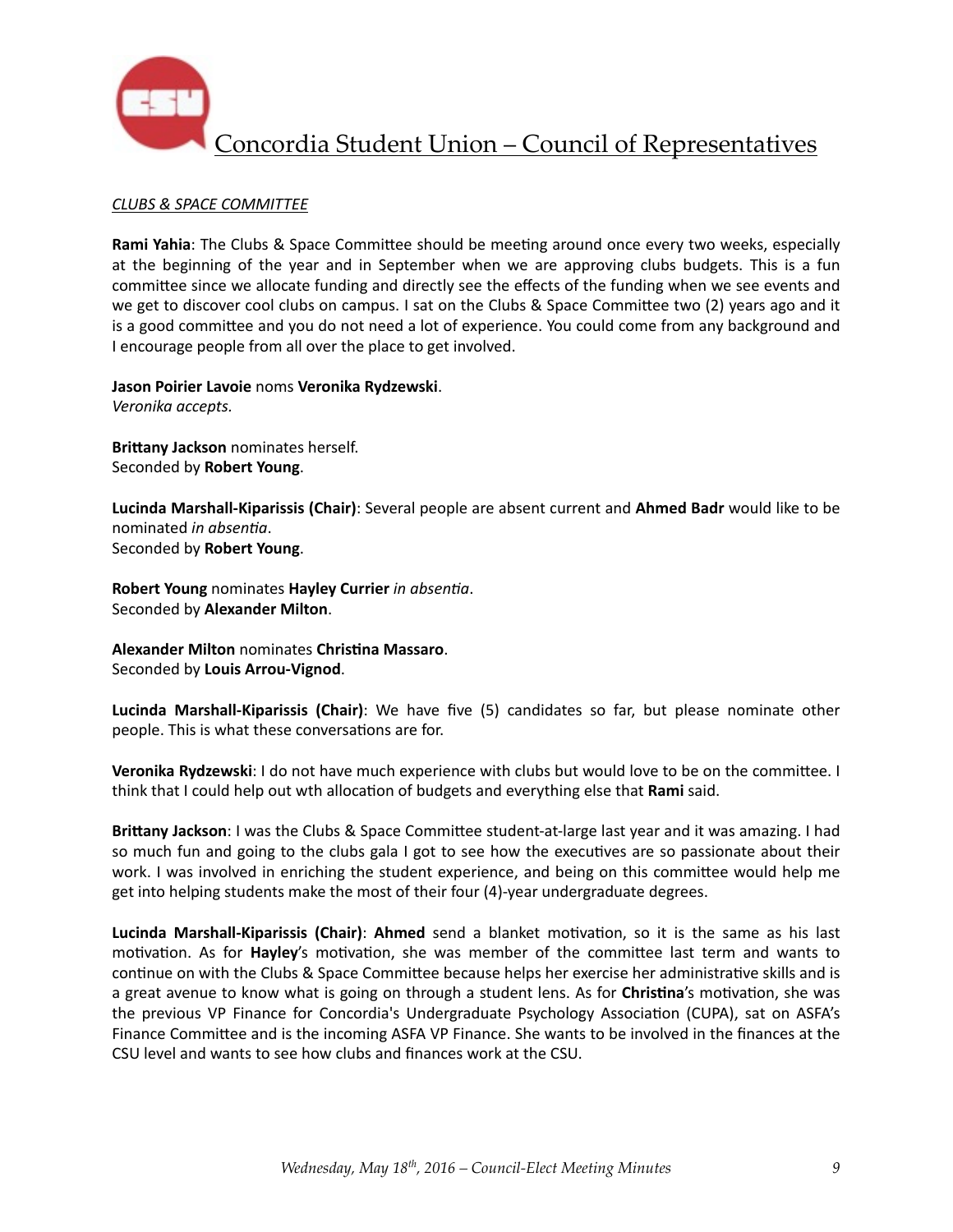

**Robert Young:** I motivate for **Hayley** and Christina. I worked with both of them a lot at the Liberal Arts Society (LAS) and ASFA where I was on the executive with **Christina**. Both are good people and very motivated. Hayley, when she joined the Clubs & Space Committee, would talk about it and her enthusiasm was remarkable. Christina brings a really good administrative edge to the stuff she does.

**Alexander Milton**: I motivate for **Hayley** and Christina but can speak more to the latter. Christina was the VP Finance for ASFA for the past four (4) months and is the incoming one for upcoming year and she has done a fantastic job, has been very hands-on and made herself known. I assume that she will bring the same work ethic to the Clubs & Space Committee. I know Hayley from a distance and have taken a course with her in Liberal Arts and from the ASFA offices I know that she has always been busy doing stuff and getting involved.

**Chloë Williams:** I motivate for **Brittany** and **Ahmed**. Brittany is good for continuity between one year and then next and as for Ahmed it is good to have gender parity. Also, he did not make it onto the Appointments Committee and it would be nice to have him.

**Jason Poirier Lavoie**: I motivate for Veronika. She has dedicated a lot of time with the Political Science Student Association (PSSA) and is a hands-on and valuable member of its committees. She will be the VP Internal of the PSSA and this work would integrate well with her role on the PSSA working with subsidiary bodies, funding and constitutional considerations. This works hand in hand with what she is doing at the PSSA where she has shown skill and dedication.

Louis Arrou-Vignod: What is the reason of absence of Hayley and Christina?

**Lucinda Marshall-Kiparissis (Chair): Hayley** is tree-planting in British Columbia and Christina is working out of province, also tree-planting.

**Thomas David-Bashore:** Is this a club with summer responsibilities?

**Rami Yahia**: There are quite some responsibilities in terms of needing to find out structures on how to create budget templates, and since clubs will not have budgets until mid-September or early October, we will get requests for Special Clubs Funding. We will be meeting not as often in July and August, but more in September.

*Following* a vote by roll call Ahmed Badr, Hayley Currier, Brittany Jackson and Veronika Rydzewski are appointed to the Clubs & Space Committee.

### **EXTERNAL & CAMPAIGNS COMMITTEE**

Aloyse Muller: If you apply to be on the External and Campaigns Committee, you get to work with me. This is a good committee if you are interested in social, political and environmental issues. You get to oversee the CSU's relationship with organizations outside of the university. You get to work and assist in planning the campaigns of the CSU. You get to keep an eye on the positions book, which is the political stance of the CSU. In general, if you have interest and would like to get involved in student movements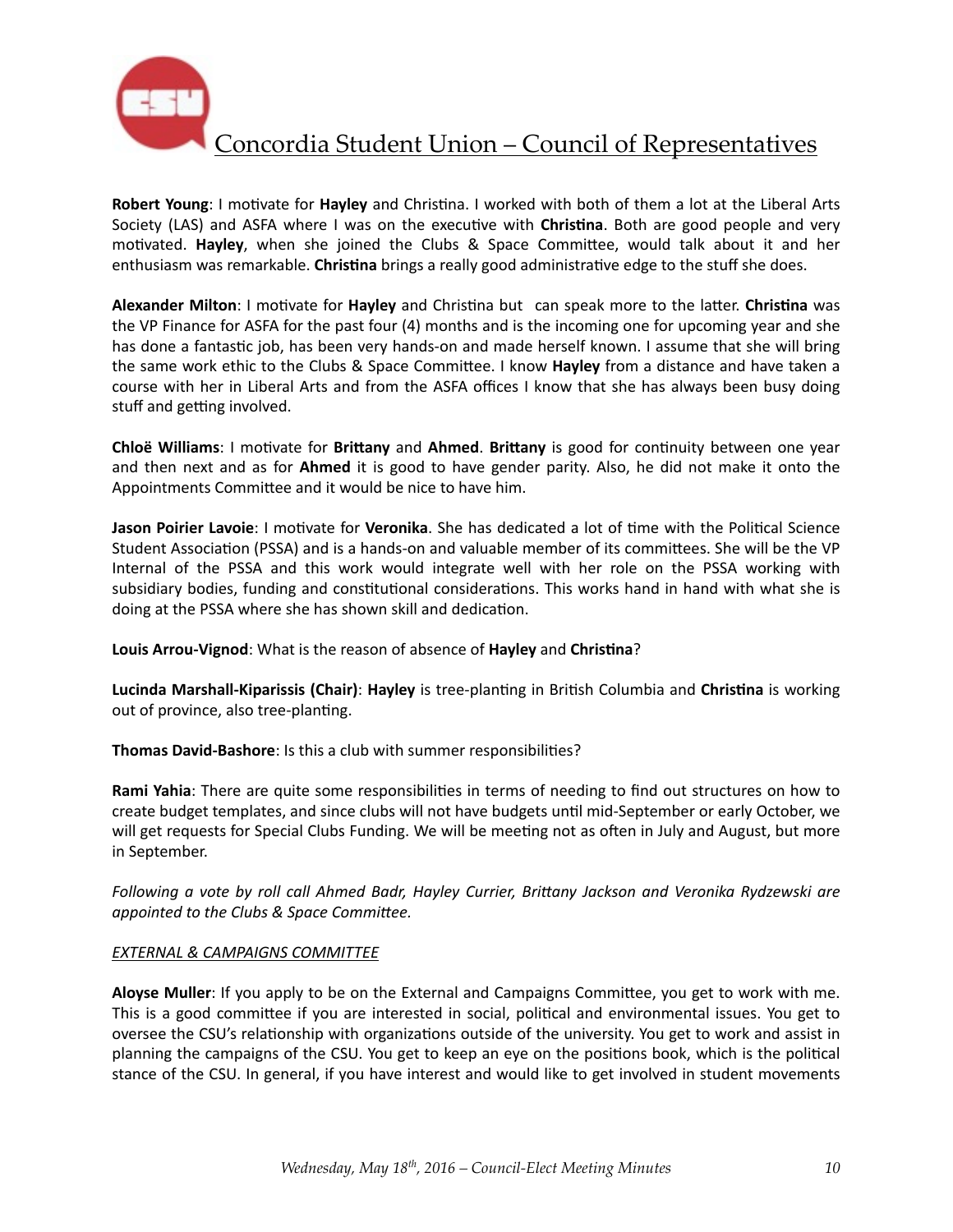

and community organizations, this is a good committee. As for the time commitment, we meet every week or two. Meetings happen less often during the summer.

Alexander Milton nominates **Émilie Lamoureux-Sproule** in absentia. Seconded by **Robert Young**. 

**Robert Young** nominates himself. Seconded by **Chloë Williams**. 

**Artem Mikhalitsin nominates himself.** Seconded by **Robert Young**. 

**Mikaela Clark-Gardner** nominates herself. Seconded by **Robert Young**. 

**Alexander Milton:** I was made aware of **Émilie**'s desire to be on the External & Campaigns Committee despite not submitting a formal letter as per the others. She was, for the past two (2) years, an executive on the Sociology & Anthropology Student Union (SASU).

**Robert Young**: Grassroots stuff done for the CSU got me started on the train of student politics. IT was completely accidental and I found out that is the way that most students engage in the first place, as it was a huge awakening and has been a lot of fun. Being able to work on a committee is something rewarded and I work well with Aloyse so I am game to do it.

**Artem Mikhalitsin**: I do not have experience being on a committee but I am interested in student activism. I have done a bit of work with the Concordia Against Tribunals group.

**Mikaela Clark-Gardner**: I am interested in social justice issues and have coordinated and facilitated many events to do with social justice and political relevance within workshops and events. In my own program I do work in the community in art education and do know the Montreal community a lot better and am really motivated in mobilization and bringing awareness to the student body about issues.

**Jason Poirier Lavoie** moves to appoint all candidates omnibus. Seconded by **Chloë Williams**. 

**Jason Poirier Lavoie**: We do not need to spend more time than we need to, and there is room for them all. Let's expedite their wishes.

**VOTE** In favour: 12 Opposed: 0 Abstentions: 3 (Robert, Artem, Mikaela)

*Motion carries.*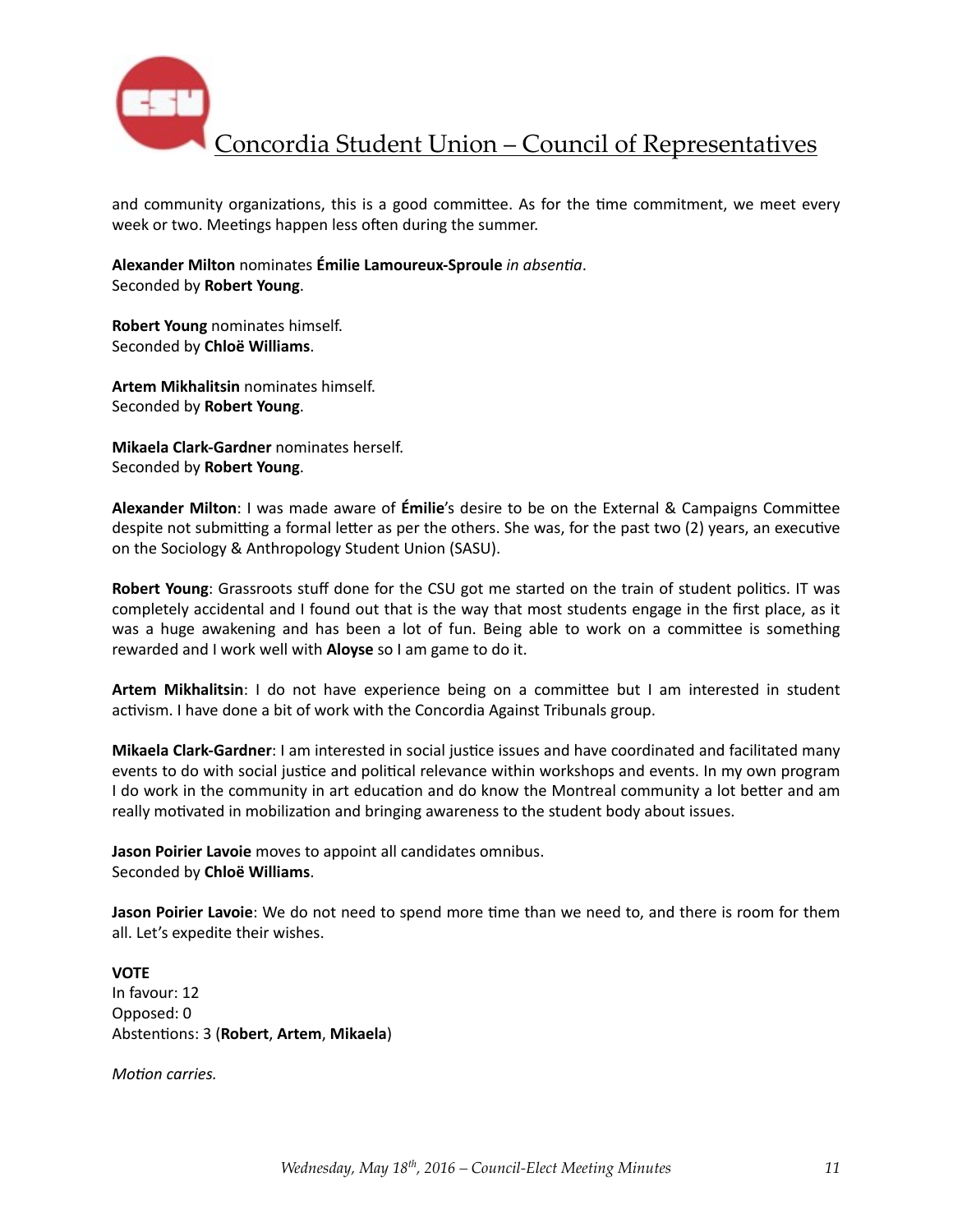

*Mikaela Clark-Gardner, Émilie Lamoureux-Sproule, Artem Mikhalitsin and Robert Young are appointed to* the External & Campaigns Committee.

Aloyse Muller: Please come and see me at the end of this meeting.

### **FINANCE COMMITTEE**

Adrian Longinotti: We meet one (1) to three (3) times per month and primarily the responsibilities are overseeing financial operations and monitoring revenues and expenditure of the CSU. The Finance Committee is responsible for reviewing financial policy at least once per fiscal year and you will be involved in having the privilege to adjust budgets also indicated in the CSU bylaws. Do not let numbers or spreadsheets scare you away, it is a good opportunity to learn the finances of the CSU and I encourage those who do not have financial experience to start.

**Alaa Alkirbee** nominates himself Seconded by **Robert Young**. 

**Lucinda Marshall-Kiparissis (Chair): Ahmed** wanted to be on the Finance Committee.

**Mikaela Clark-Gardner** nominates **Ahmed Badr**, *in absentia.* Seconded by **Alexander Milton**. 

**Robert Young** nominates **Bronte Macfarlane**, *in absentia.* Seconded by **Artem Mikhalitsin***.*

Alaa Alkirbee: I do not have so much experience in finance so I wanted to get the opportunity to learn.

Lucinda Marshall-Kiparissis (Chair): Ahmed submitted the same motivation for all committees.

**Chloë Williams** nominates herself Seconded by **Robert Young**. 

**Lucinda Marshall-Kiparissis (Chair): Bronte** writes that she could add value to the Finance Committee as she is a hard-worker, positive in approaching new challenges and organized. She attended events in JMSB and from attending these events feels like a part of the Concordia community and was inspired to get more involved in Concordia. She could add to the CSU Finance Committee reliability and transparency and wants to work in finance in the future.

**Chloë Williams**: I have been on Council or on the executive for two (2) years and finance was always the committee I avoided because I was scared of numbers. I am ready to face that fear and this is a great opportunity and I have a good institutional memory and understanding of the institution. I would bring a critical lens to this committee.

**Robert Young** moves to omnibus appoint the four (4) candidates to the External & Campaigns Committee.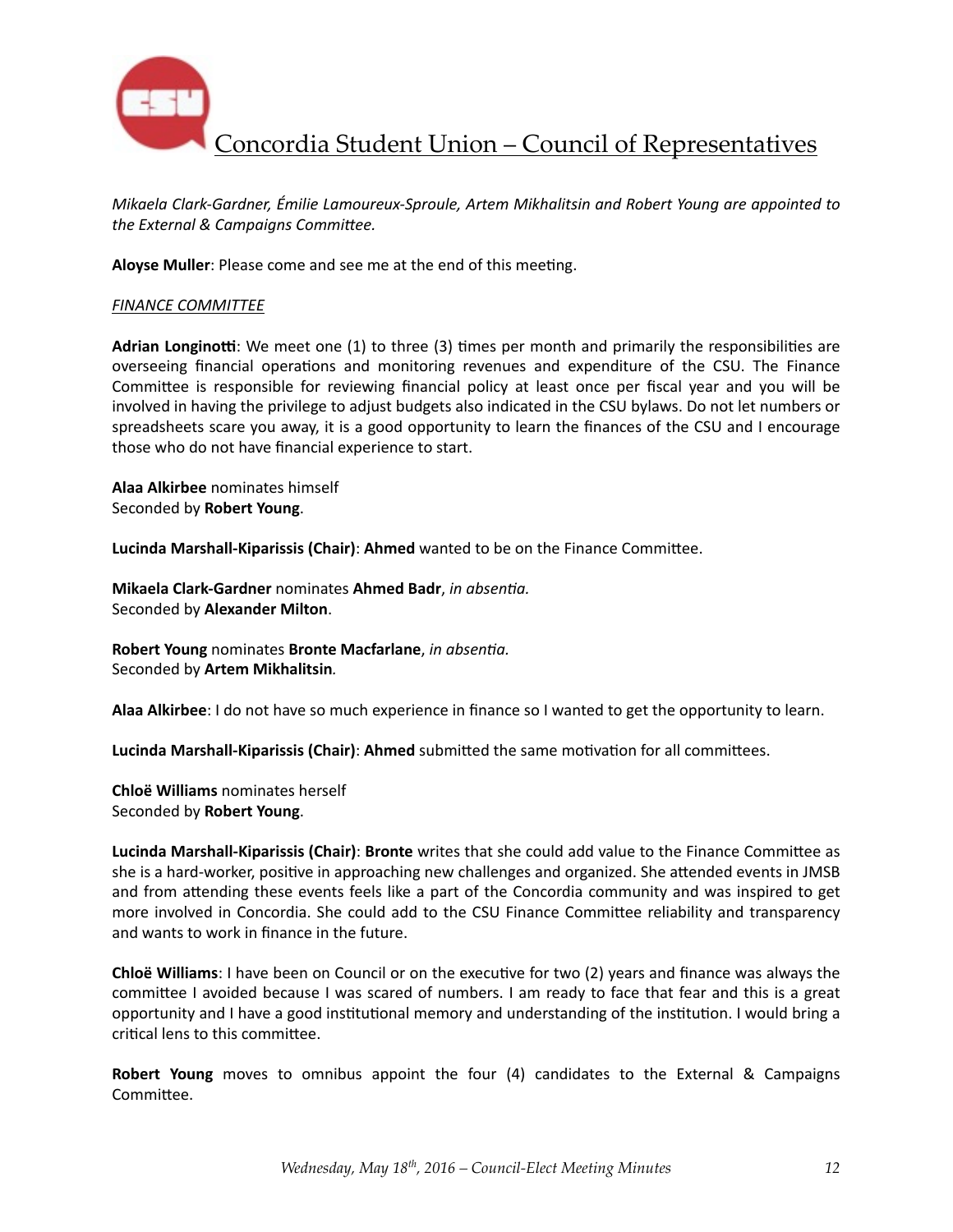

Seconded by **Louis Arrou-Vignod**. 

**VOTE**  In favour: 13 Opposed: 0 Abstentions: 0

*Motion carries.* 

*Alaa Alkirbee, Ahmed Badr, Bronte Macfarlane and Chloë Williams are appointed to the Finance Committee.* 

#### *LOYOLA COMMITTEE*

**Marcus Peters**: The Loyola Committee is the committee that I chair, or not quite, but I highly encourage anyone interested in the development of the Loyola campus to join, especially if you are interested in the free lunch program, the commissioning of murals, purchasing equipment, or are interested in expanding student spaces there and working on them, collaborating on Orientation and working with the Hive Cafe. It is the most beautiful part of Concordia and I would recommend that if you are interested, come work with us.

**Brittany Jackson** nominates herself. Seconded by **Artem Mikhalitsin**. 

**Alexander Milton** nominates himself Seconded by **Robert Young**. 

**Artem Mikhalitsin** nominates himself Seconded by **Robert Young**. 

**Lucinda Marshall-Kiparissis (Chair): Matthew Leddy** would like to be nominated but he is in a Sustainable Concordia board meeting.

**Robert Young** nominates Matthew Leddy. Seconded by **Alexander Milton**. 

**Brittany Jackson**: I would like to be on the Loyola Committee because I have a huge soft spot for that campus. I lived in Hingston Hall and eat the cafeteria food, and the Hive Free Lunch, which is the greatest thing to happen. For everyone who has ever been there, it is special, unique and beautiful and has a lot of potential. I would love to get involved and exploit the campus' potential for the rest of the student body and help to achieve the goal of making it what it can be.

**Alexander Milton**: I have been to Loyola maybe twelve (12) times in my three (3) years here at Concordia. My studies keep me here in the library and I really love nature. Also, I am in favour of some of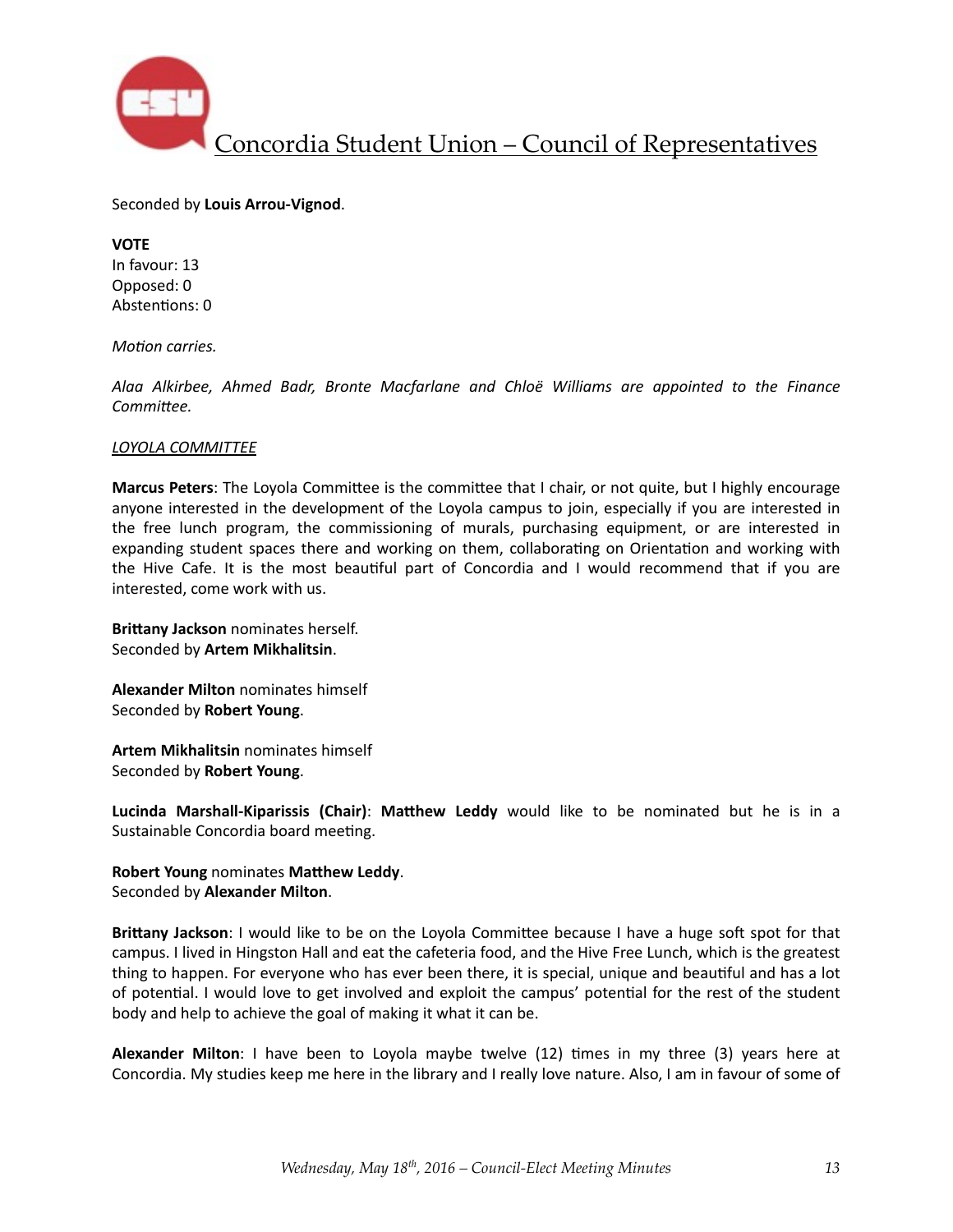

the things happening there like the Petit Vélo Rouge bike shop and I am really interested in its development and given the area and space, the possibilities open to it.

Artem Mikhalitsin: One of the points I made while running for the CSU is that I think that the Loyola campus is important. Student welfare is very important and some of the things **Marcus** mentioned like the Free Lunch Program and murals play into that. I would like to work on these to ensure their success.

**Lucinda Marshall-Kiparissis (Chair): Matthew Leddy** was in a rush when writing this, but part of his motivation is that he is the incoming VP Sustainability of the Loyola Collage for Sustainability and Diversity and feels this would be a good bridge between his studies and student involvement.

**Robert Young** moves to omnibus appoint the four (4) candidates to the Loyola Committee. Seconded by **Thomas David-Bashore**. 

**VOTE** In favour: 10 Opposed: 0 Abstentions: 2 (Alexander, Artem)

*Motion carries.* 

Brittany Jackson, Matthew Leddy, Artem Mikhalitsin and Alexander Milton are appointed to the Finance *Committee.* 

**Marcus Peters**: I would like to thank everyone and on a side note, your names in order is an acronym that spells BAMM.

#### *POLICY COMMITTEE*

**Sophia Sahrane**: The Policy Committee reviews the Standing Regulations and Bylaws, looks over the current format for our documents, makes changes and improvements, and tries to eradicate contradictions within our documents. If new issues like referendum questions, fee levy functioning, or creating a fee levy arise, we make appropriate changes or additions to the CSU documents. For example, this year we are working on a safer spaces policy which is very exiting to try and eradicate sexual violence. This is a committee which necessitates a lot of time commitment. We meet about once per week. We do need quorum to review or pass anything.

**Jason Poirier-Lavoie** nominates himself Seconded by **Louis Arrou-Vignod**. 

**Thomas David-Bashore** nominates himself. Seconded by **Jason Poirier-Lavoie**. 

**Chloë Williams** nominates Maidina Kadeer *in absentia*. Seconded by **Robert Young**.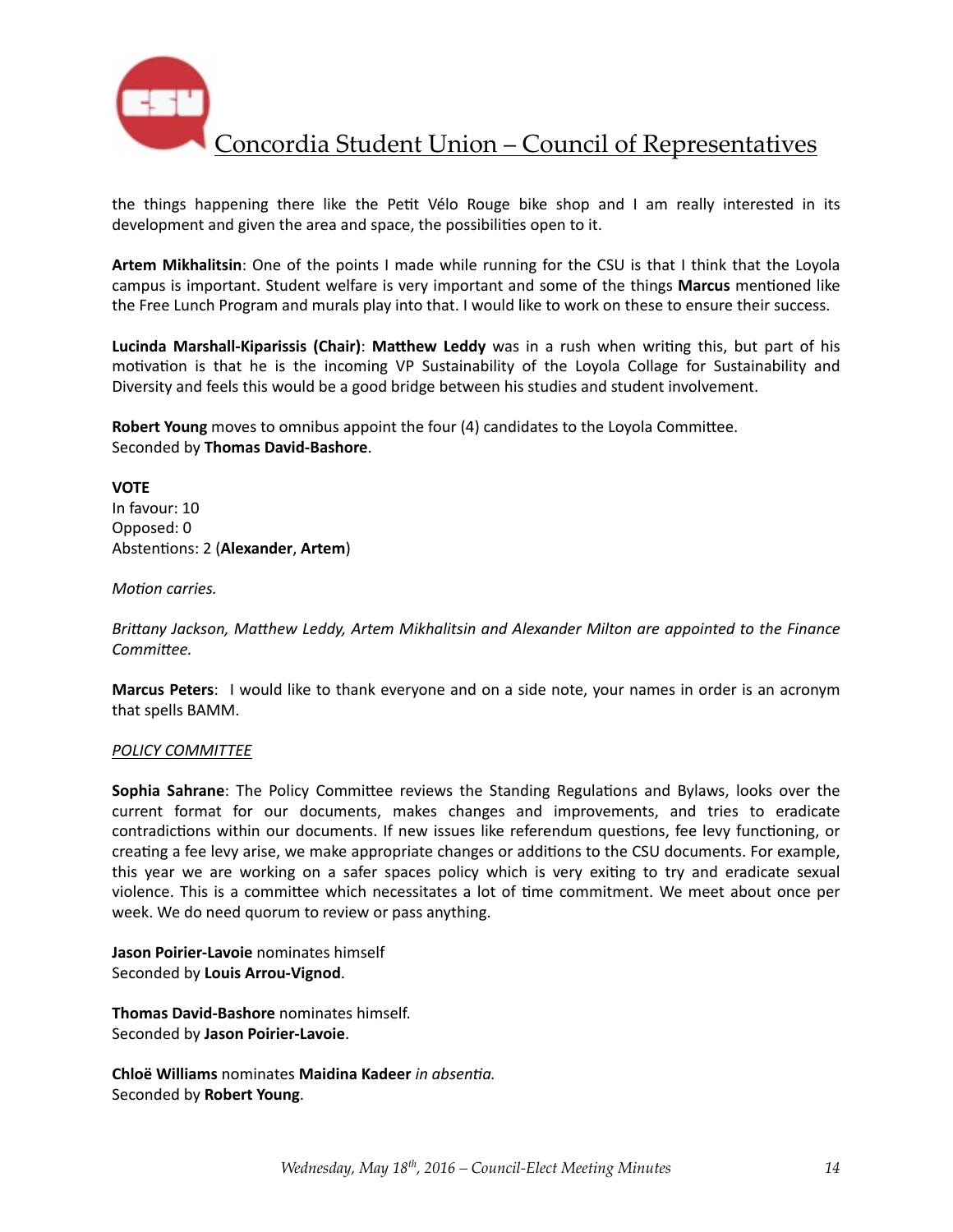

**Mikaela Clark-Gardner** nominates herself. Seconded by **Robert Young**. 

**Lucinda Marshall-Kiparissis (Chair)**: I have received a request for nomination from **Émilie Lamoureux-Sproule**. 

Louis Arrou-Vignod nominates **Émilie Lamoureux-Sproule** in absentia. Seconded by **Artem Mikhalitsin**. 

**Lucinda Marshall-Kiparissis (Chair): Stephen** would also like to nominate himself.

Louis Arrou-Vignod nominates Stephen Karchut *in absentia*. Seconded by **Robert Young**. 

Artem Mikhalitsin: What projects is the committee working on?

**Sophia Sahrane**: The safer spaces policy to eradicate sexual and gender-based violence, a review of feelevy constitutions and applications, and we discuss lots of things and any changes done to Standing Regulations or Bylaws. An example of something to work on this year is the bursaries given by the CSU and a possible change to the Bylaws such that the number of people we give the bursaries to is proportional to the people who apply. There is a lot of reading and time commitment.

**Jason Poirier-Lavoie**: I was on the Policy Committee last year, it was a large workload but I am very capable and ready for it. When it comes to duties and skills, I have written constitutions and bylaws for several associations like the PSSA and drafted constitutions for our sub committees. I am familiar with the review and writing of regulations. The skills I have acquired over my time at the CSU and Concordia are very useful for Council.

**Thomas David-Bashore**: I have written one student constitution myself and assisted in the writing of four (4) or five (5). I ran for Council on a platform of looking into electoral reform and improving involvement, something which is best done from a policy standpoint. I really live and breathe this stuff. I like bylaws.

**Chloë Williams: Maidina** asked me to nominate them. They were on Senate last year and very interested in becoming more involved in the CSU Policy Committee. In terms of personal motivation, I sit with them on the governance committee at the Hive and we work with policy development there starting from the bottom. They would make a great contribution to the Policy Committee.

**Mikaela Clark-Gardner**: I motivate for **Maidina**. I was on Senate with them and they are really motivated and passionate about policy and bring an interesting voice to the committee. I was on Senate too and learned a lot about the structure and how policy works and is made. I am personally interested in policy and educational policy and a major reason I ran for the CSU was about creating inclusive spaces for everyone, and I have experience. I have sat on a committee for student voice and would like to continue.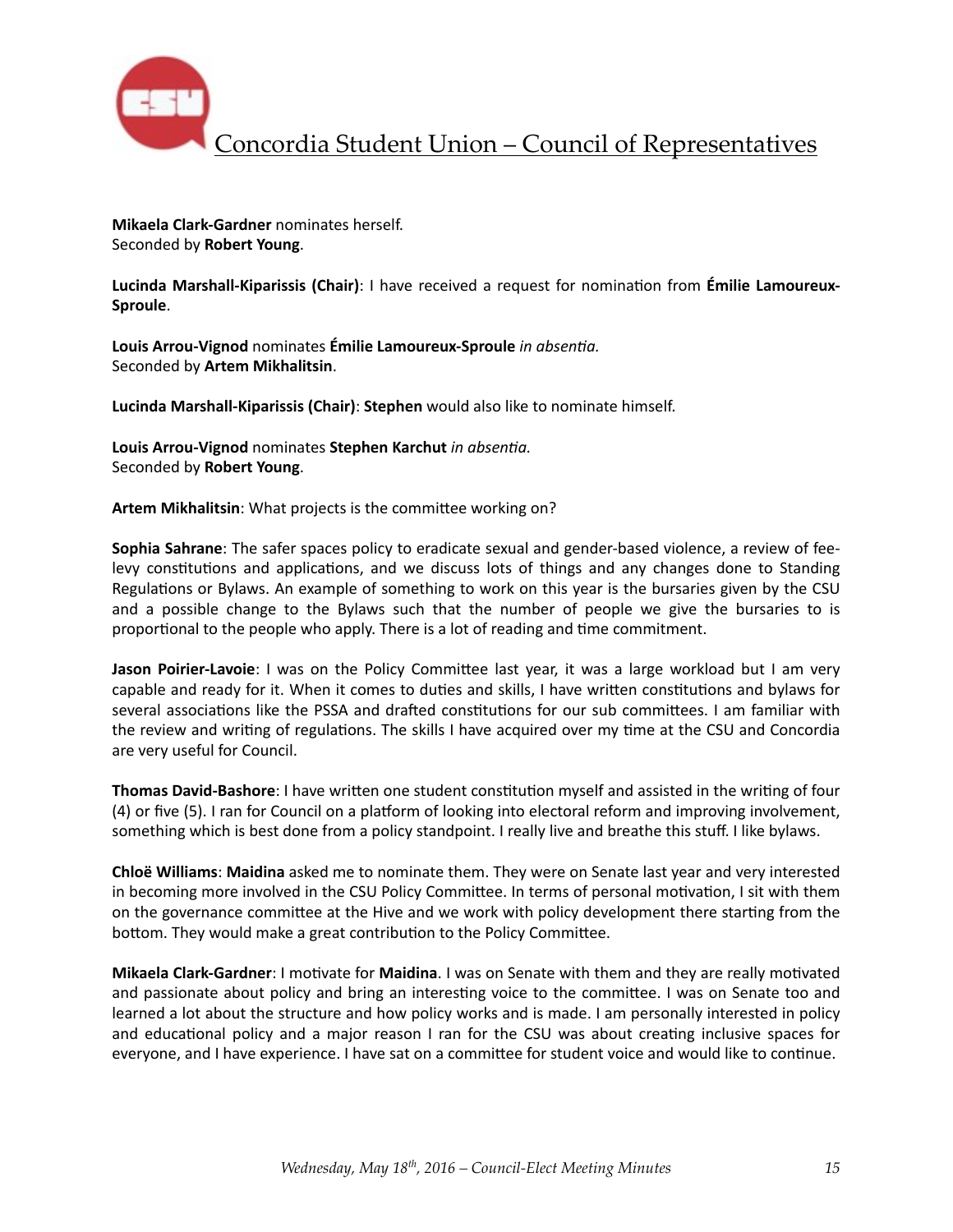

Lucinda Marshall-Kiparissis (Chair): For the motivation of Emilie, she has been into policy and policymaking since the start, and helped to develop a sexual assault policy with the CGA and this is important to bring to the CSU.

Artem Mikhalitsin: I motivate for the candidates who identify as female or non-binary. The work that the committee is doing with safer space would benefit from those voices. I do not want to disregard gender parity but the committee would benefit form those voices.

**Alexander Milton**: I motivate in favour of **Maidina**. I worked with them with on CASE and I will be working with them again the upcoming year. They are a very hard worker, have a wonderful work ethic and bring a lot of good opinions and interesting and applicable thought to the table.

**Jason Poirier-Lavoie**: I would like to motivate for Thomas. Throughout the year when it came to the PSSA restructuring, he was good source of help and deep insight. I had assembled team of students to redraft the bylaws and Thomas gave me the most sound advice and was always there with his experience with these issues. He is an expert.

**Chloë Williams:** I motivate for **Mikaela** and **Emilie**. I have worked with them and seen them work in the community and the things I have heard about them is outstanding and they would give a great lens to some of the projects, and given the harassment policy which came forward last year Mikaela worked at the Centre as well. I would also like to motivate for **Jason** as he gave a critical lens on policy last year and will continue this year.

**Marcus Peters**: I would motivate for *Emilie*. Having worked with her in SASU, she has experience working on policies with the CGA. She would make a fantastic addition and I have been exposed to her high degree of commitment, diligence and attention to detail.

*Following* a vote by roll call Mikaela Clark-Gardner, Thomas David-Bashore, Maidina Kadeer and Jason Poirier-Lavoie are appointed to the Finance Committee.

**Lucinda Marshall-Kiparissis (Chair)**: I am just bringing this up because of what has been done with the Policy Committee for the last two (2) years in a row, considering the closest margin was between two votes. The Policy Committee's membership limit has been not-withstood for the past two (2) years to bring on five (5) members. For full disclosure that has been the precedent but it is up to Council.

### *STUDENT LIFE COMMITTEE*

**Rachel Gauthier**: You get to work with me and what we do half the time is review the budget for all the events hosted by the Student Life mandate, and the other half is approving Special Projects Funding (SPF). This is the interesting part of the portfolio and you get to learn about all the events that happen on campus. If you want to get involved in events, this is a great place to start. I motivate for people on different faculties being nominated because I was sitting on the Student Life Committee last year and a lot of the time during the SPF applications there would be projects from different faculties and it is great to have input from people who know what the projects are.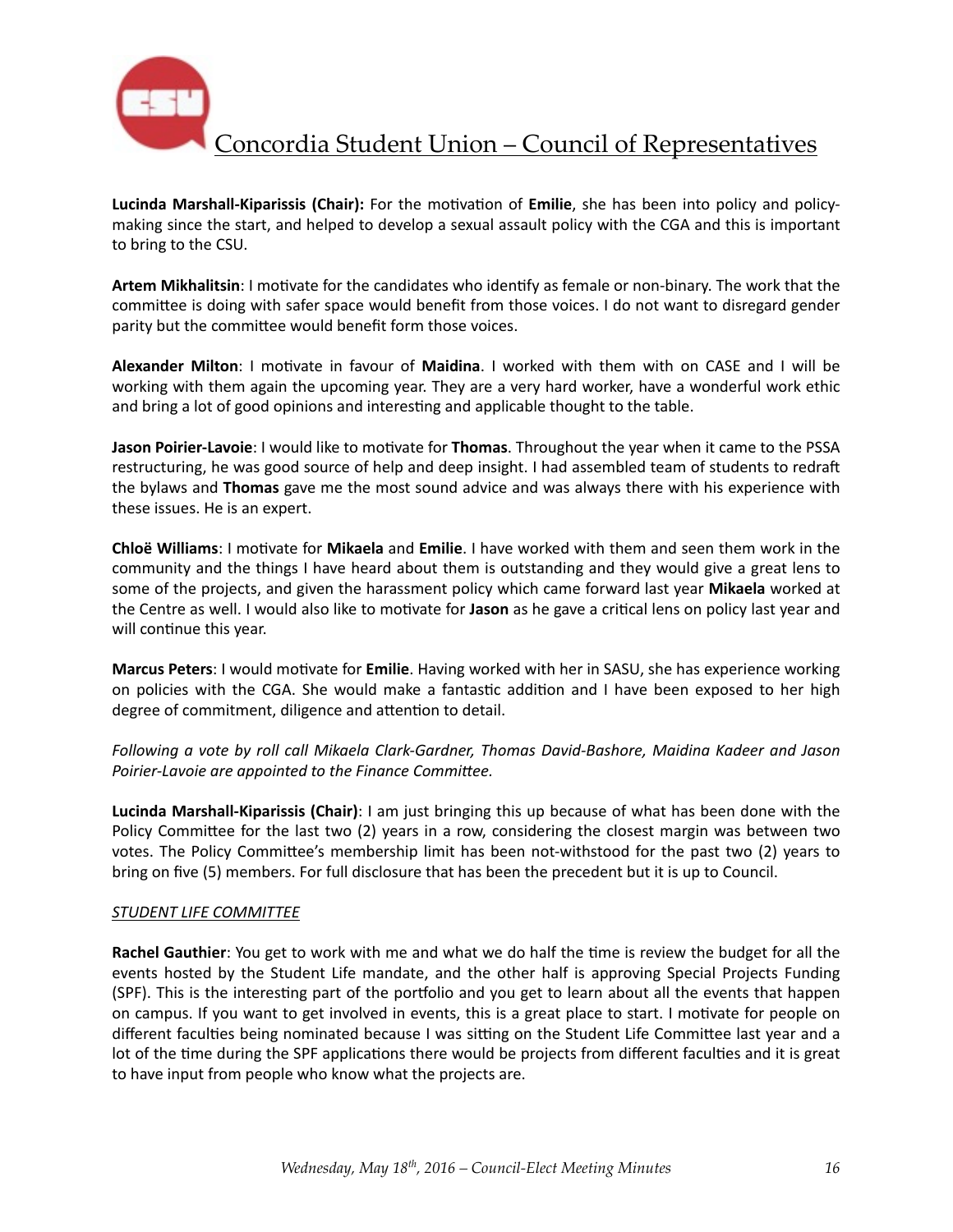

**Jason Poirier-Lavoie** nominates **Louis Arrou-Vignod**. Louis accepts.

**Meissa Thiam** nominates himself. Seconded by **Mugisha Kakou**.

Panagiotis Destounis nominates himself. Seconded by **Marie-Maxime Gélinas-Delisle**. 

**Marie-Maxime Gélinas-Delisle** nominates herself Seconded by **Alexander Milton**. 

**Alexander Milton** nominates Matthew Leddy, in absentia. Seconded by **Chloë Williams.** 

**Alexander Milton** nominates **Hayley Currier**, in absentia. Seconded by **Mugisha Kakou**.

**Louis Arrou-Vignod**: This is the only committee that I am really likely to be committed to. I love being a part of events and knowing about the events and crunching numbers. I have organized a few events myself and am experienced enough to know what will work and what will not.

**Meissa Thiam**: The student life thing excited me to join a committee and this is the best one for me.

**Panagiotis Destounis**: I feel like it is the committee that resonates with me as it helps people get involved and these events we provide to students help them identify more with Concordia as an institution. Being a part of that would inspire me and I am interested.

**Marie-Maxime Gélinas-Delisle**: I have moved around a lot and have been to twelve (12) different schools so I understand how student life and events are important to feel at home in a new community. This committee is very near and dear to my heart.

**Matthew Leddy**: This is the committee where I can be most effective. I have put on events as my primary work and it would be fun to bring that to the CSU

Lucinda Marshall-Kiparissis (Chair): Hayley writes that student life initiatives are her primary goals, she has been the social affairs coordinator for the Liberal Arts Society and wants to apply what she has learned there to the greater Concordia community.

*Following a vote by roll call Louis Arrou-Vignod, Hayley Currier, Marie-Maxime Gélinas-Delisle and Meissa Thiam are appointed to the Finance Committee.* 

### **SUSTAINABILITY COMMITTEE**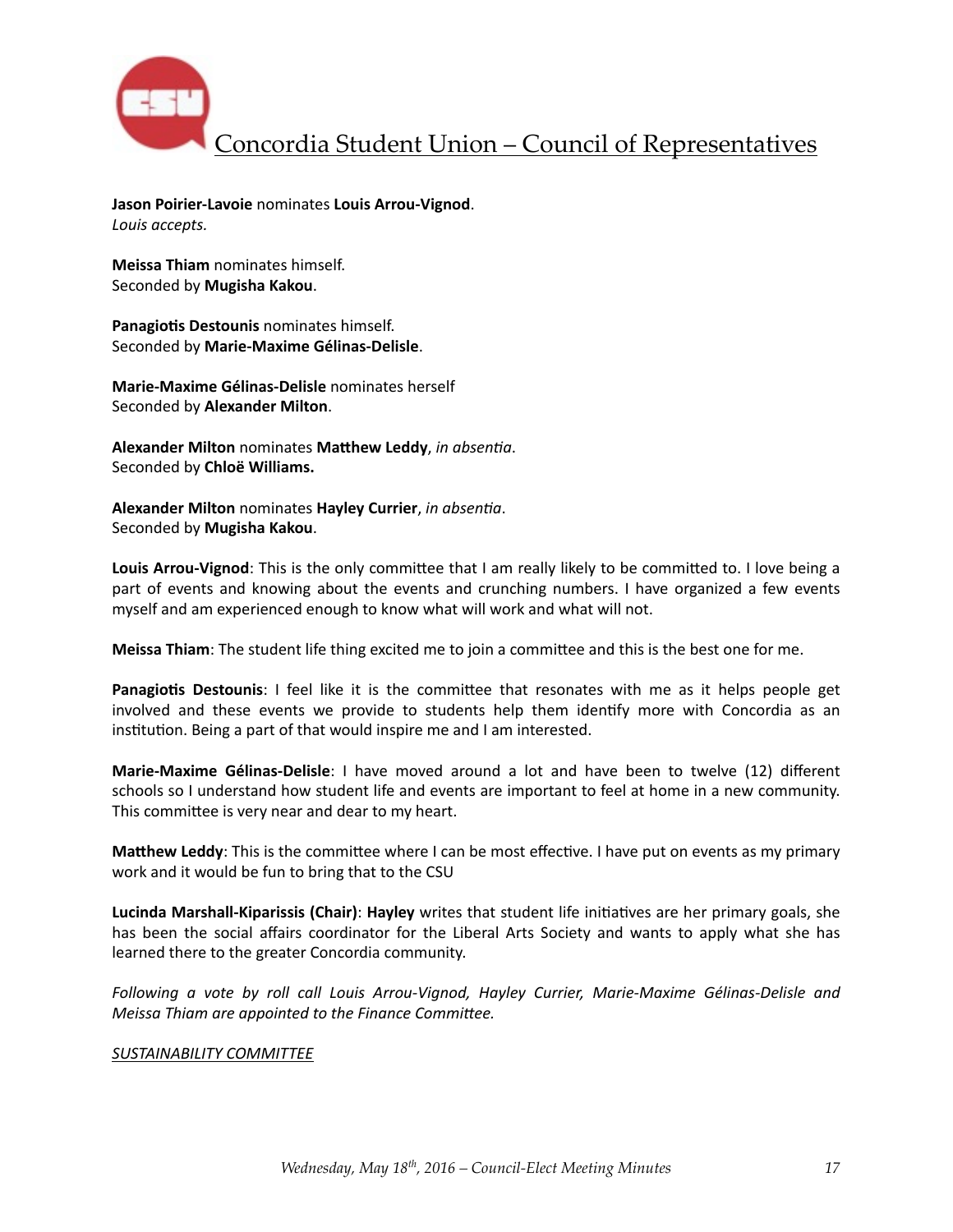

Lana Galbraith: I see the Sustainability Committee as a mix of a bit of everything. We have the food systems Special Project Fund where you get to allocate money towards projects or initiatives that help food on campus, which is a bit student life-like. We are promoting sustainability on campus and having events and campaigns and working with the community to promote sustainability. If you are into an intersectional vision of sustainability, this is for you. Also, if you want to learn what sustainability is all about, this is a great opportunity. Meetings are once or twice per month.

**Lucinda Marshall-Kiparissis (Chair)**: There is a councillor who did not have a chance to submit a nomination, which was **Nora**. There are currently three councillors not on committees.

**Mikaela Clark-Gardner** nominates herself. Seconded by **Robert Young**. 

**Alexander Milton** nominates **Hayley Currier**, in absentia. Seconded by **Artem Mikhalitsin**. 

Louis nominates *Christina Massaro*, *in absentia*. Seconded by **Mugisha Kakou**.

Louis Arrou-Vignod nominates Panagiotis Destounis. *Panagiotis accepts.* 

**Mikaela Clark-Gardner**: I am interested in sustainability and do not have a huge background in it, but have been focusing on it in the past year in the context of art. I have been interested to see things as interconnected and that is what sustainability is all about. Social, economic and environmental sustainability are important as viewpoints and overseeing the CSU and where we are going and how we are going to go further sustainably. I would like to learn a lot more and am motivated to progress sustainability on campus.

**Panagiotis Destounis**: This was not my first or second choice but it is an interesting topic and I will definitely give it my all.

**Lucinda Marshall-Kiparissis (Chair): Hayley** sat on the committee last term and wants to maximize her involvement in sustainable initiatives within the CSU. Also, she is planting trees right now. Christina sent the same motivation as before.

**Robert Young** moves to omnibus appoint the four (4) candidates to the Sustainability Committee. Seconded by **Jason Poirier-Lavoie**. 

**VOTE**  In favour: 14 Opposed: 0 Abstentions: 0

*Motion carries.*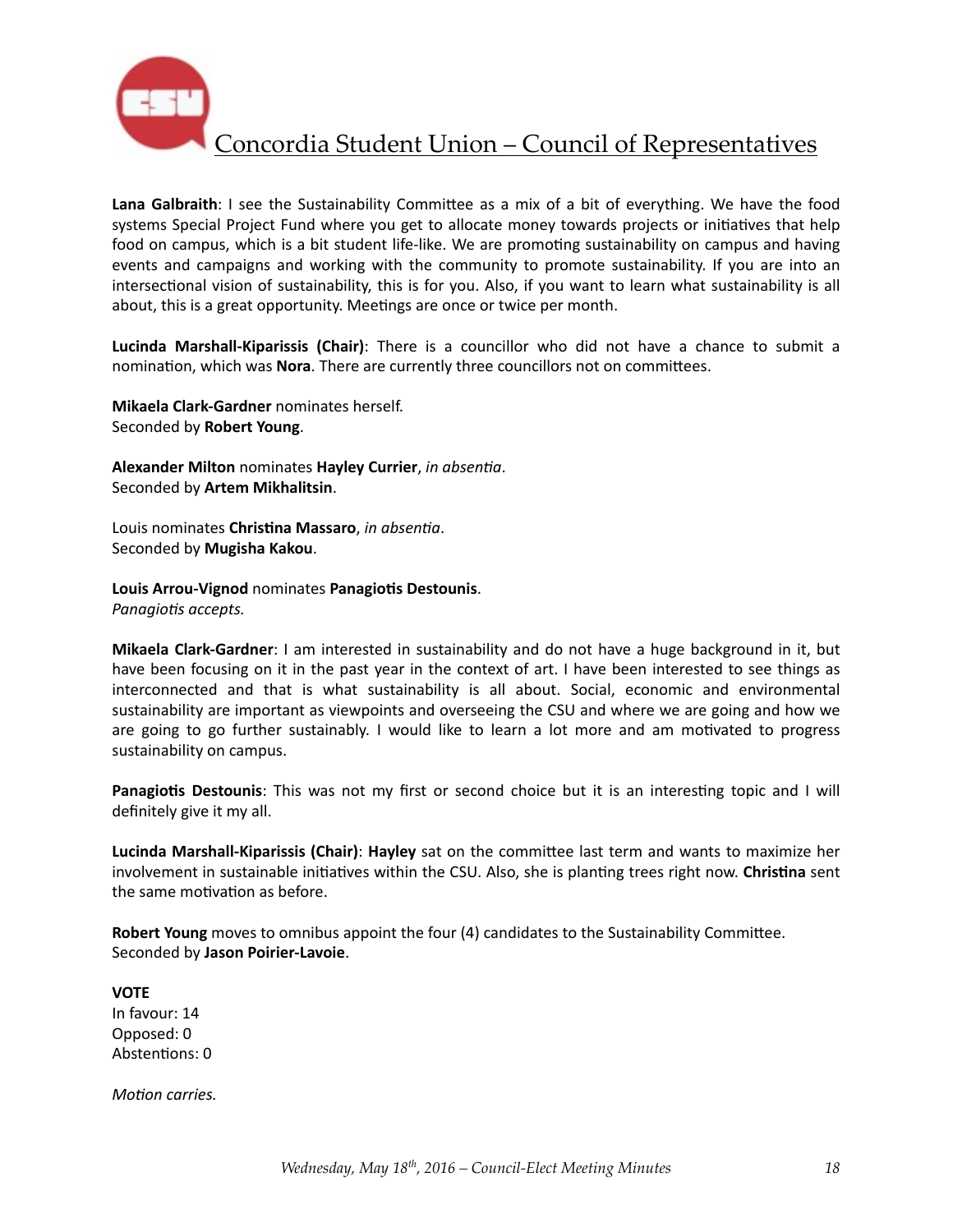

## **d) Signing Officers**

**Adrian Longinotti:** According to the Bylaws there must be three (3) Signing Officers registered with the CSU, one being the General Coordinator. We will appoint two (2) today, and basically all of the contracts and cheques require the signature of two (2) Signing Officers in addition to the approval of the executive and authorization of our General Manager, Robert Henri. We will be meeting one (1) to three (3) times per week with myself or Robert when I am not available. You must be available preferably on a regular basis and be on campus frequently. When you get a call to sign cheques, you must be able to get upstairs in a short amount of time and sign. Basically, the most important thing is that this is a great learning experience in terms of the CSU's reimbursement system. This serves as a good method of selfdevelopment and also you will have experience in the analytical verification of documentation, contracts and cheques. This is for every entity asking for reimbursements. Even if you have no experience, this is a good way to gain it.

**Lucinda Marshall-Kiparissis (Chair)**: Everyone I know who has come in as a Signing Officer had little experience and I would not let the big words Adrian said scare you as it is easy to pick up. You need to have a careful eye, but the most important thing is availability. This is a good thing to get your feet wet if it is new to you. Do not be afraid to nominate yourself and do not feel like you do not have enough experience.. 

**Robert Young** nominates himself. Seconded by **Louis Arrou-Vignod**. 

Lucinda Marshall-Kiparissis (Chair): We do not have to make the second nomination today and could leave it until June. We will have two (2) people in the office, but it is always good to have three in case the others are not around.

**Robert Young**: I have been one of the people filing this role at ASFA for the past four (4) months. It is not that hard, but you do have to look at what you are singing. It is easier as a Council Signing Officer at the CSU since the processing of cheques is done in advance so you are not worried about budget lines since the vetting is already done. Also, reading and signing contracts is fun and satisfying. This is something that we are all going to have to do with our adult lives so having this opportunity to familiarize yourself with the language and formatting is good, and if nothing else, you will be inclined to be even more careful here because you will be signing for 35 000 undergraduate students at Concordia so you are accountable to 35 000 people. This is a good skill to hone and it is kind of fun to sign cheques. You can feel fleetingly important even though anyone with a hand could probably do it.

**Chloë Williams** nominates **Lucinda Marshall-Kiparissis**. *Lucinda accepts.*  Seconded by **Marcus Peters**. 

Lucinda Marshall-Kiparissis (Chair): I have to do this, it is in the Bylaws.

**Rami Yahia** noms **Mugisha Kakou**. 

*Mugisha accepts.*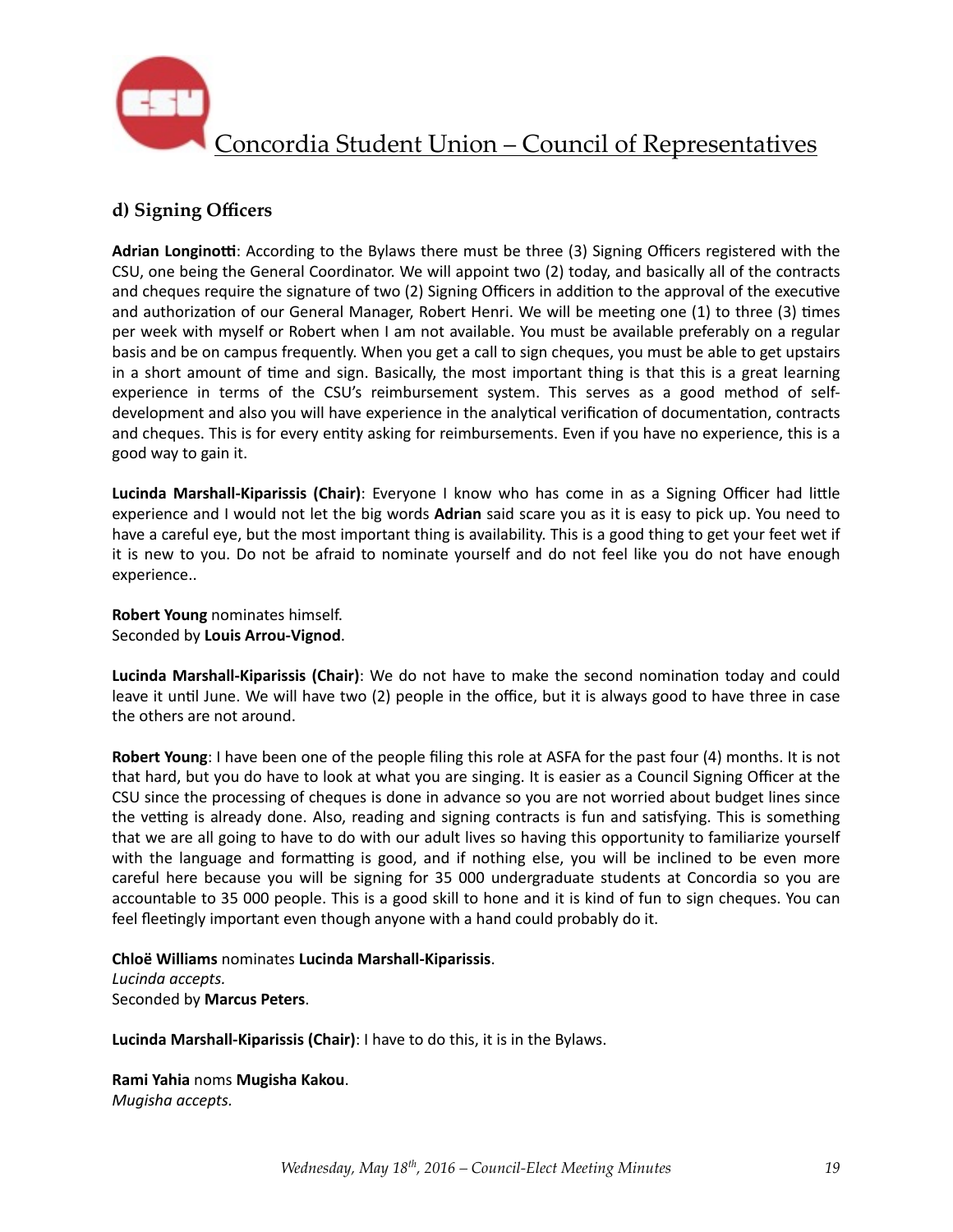

**Mugisha Kakou**: I do not have experience in this.

**Sophia Sahrane**: I would like to motivate for Mugisha. She is a newly elected councillor, is always on campus and also is a very responsible person and very driven. Signing Officer is a good position to get used to the structure of the CSU and see how it works and be in the office and talk to people. This is a good opportunity for her and she is super qualified to sign her name.

**Chloë Williams**: For both councillors, are you campus often on daily basis for emergencies?

**Mugisha Kakou**: I live at school. I am always at school until the guards tell me to get out.

**Robert Young**: I have a full course-load and am operating in three (3) diff student associations so I will not be home very much. I will be around.

**Jason Poirier Lavoie** moves to appoint Mugisha Kakou, Lucinda Marshall-Kiparissis and Robert Young as the CSU's Signing Officers for the 2016-2017 academic year. Seconded by **Louis Arrou-Vignod**. 

**VOTE** In favour: 12 Opposed: 0 Abstentions: 2 (Mugisha, Robert)

*Motion carries.* 

# **7. COUNCIL RETREAT AND TRAINING**

Lucinda Marshall-Kiparissis (Chair): I will touch on training first - we were not able to confirm the workshop providers for the trainings for councillors before the meeting, but we will be holding them June  $1<sup>st</sup>$  and  $2<sup>nd</sup>$ . Currently we are hammering out that schedule and anticipating these workshops to be mandatory for councillors. If you need to be excused, please let us know because we would like to have the reason why you are not attending. Whereas we would have approximately four  $(4)$  or five  $(5)$ workshops we will be doubling up over two (2) days and offering them at different times like over one (1) or two (2) days. These will cover the board rules and regulation, structure of the university and bodies, CSU structure, power dynamics and Robert's Rules. We gave an extremely barebones overview in the conference room, but these will be 1-hour to 1.5-hour workshops. It is extremely valuable and if you were a councillor before, I still suggest taking them as they are good for a refresher too. The minute this is all confirmed I will send out the details. As for Council retreat, which is fun, that is when as councillors and executives we take the weekend and go in deep about projects coming up and mandates and things and getting immersed in the nitty-gritty of Council. As for figuring out where we are going, the past couple of years Council went to a nice camping ground which charged a not-for-profit fee to rent cabins which goes back to providing camp services for kids. We will go somewhere nice but not extravagant. We just want to ensure that people will be around to do the retreat. It is in our documents that this needs to happen before October 1<sup>st</sup>. If necessary and people are not around in September we can notwithstand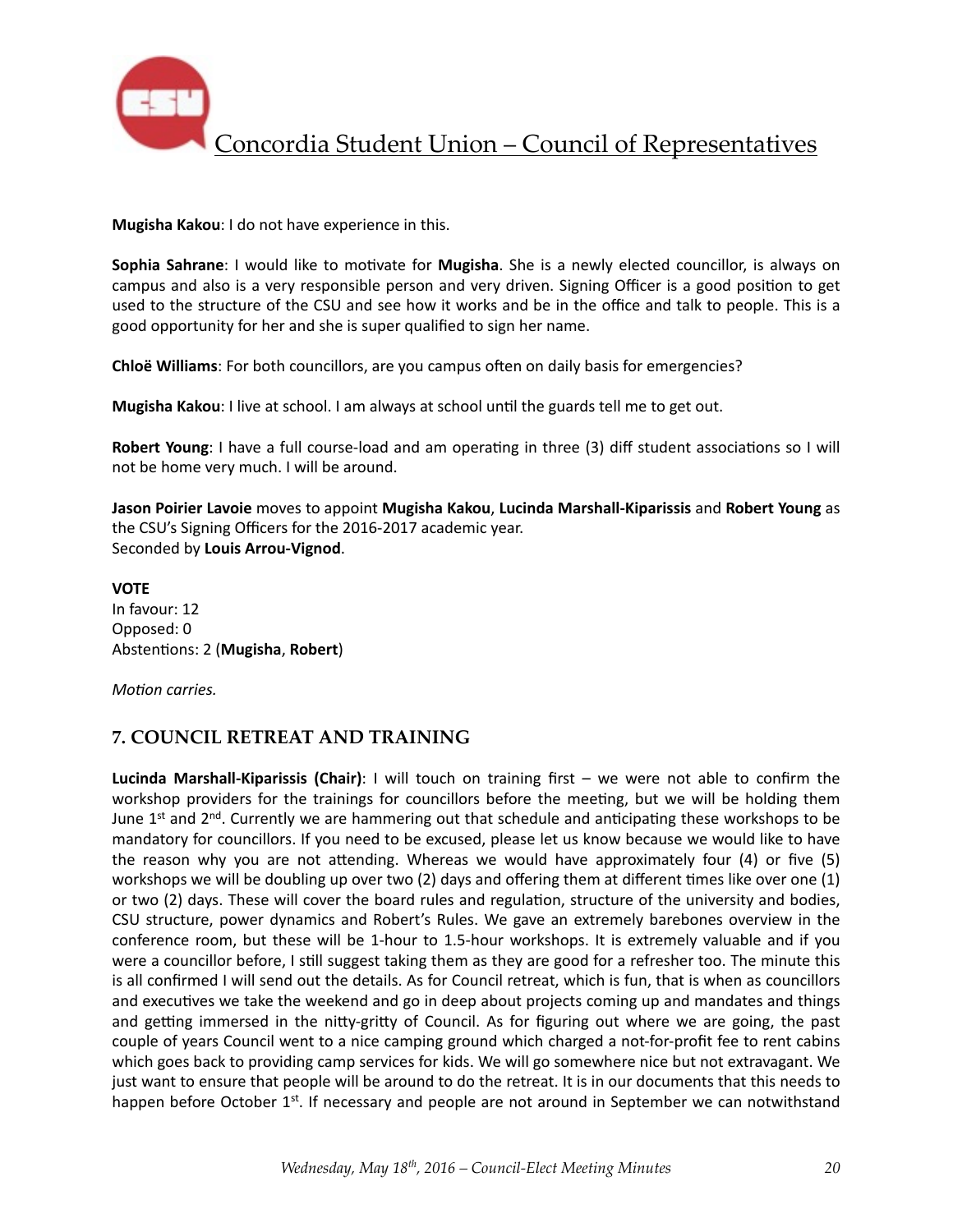

this, however. I do not suggest that we make a decision now but just do a straw-poll of the people present to see if folks will be around during the second half of September.

**Jason Poirier Lavoie**: In the final week of September I am leaving.

Lucinda Marshall-Kiparissis (Chair): We will aim for September.

**Robert Young:** How much notice will be be given?

**Lucinda Marshall-Kiparissis (Chair)**: You will have at least a couple of months notice. If we are aiming for the end of September, hopefully we will have a date by mid-summer.

### **8. CSU EMAIL ADDRESSES AND COUNCIL COMMUNICATIONS**

**Lucinda Marshall-Kiparissis (Chair)**: In terms of Council communications, I am just checking in to make sure that the emails provided to us are good ways of communicating with you. If it is an email address you do not check often, you can let us know. The Facebook group is also something good to use and access. If anyone would like, councillors can get CSU email addresses. I never had one, but it is kind of cool to have a second email and it is your initial and last name follow by @csu.gc.ca. Come and talk to one of us and we will get you in touch with Filip, the IT Coordinator.

**Aloyse Muller**: I would advise this if you use, which is good, but if you never check it then it is a problem. Please keep that in mind.

**Thomas David-Bashore:** What is the cost?

Lucinda Marshall-Kiparissis (Chair): It is free.

**Sophie Sahrane**: Just a reminder, the CSU emails are hard to access from a phone if that is where you check your emails. You need a special application and lots of codes and even then it might not work.

### **9. QUESTION PERIOD & BUSINESS ARISING**

**Jason Poirier Lavoie**: I will be uploading to the Facebook group a small reform package which is composed of a set of four (4) resolutions to propose to Council. It is for you to consult prior to the June meeting. It is not substantial but will require thinking and discussion on our part. One is about electronic voting, one is about executive training to the clubs beneath us and one is for the CSU to start formal workshop training for chairpersons. Feel free to consult the document and do not hesitate to contact me. 

**Sophia Sahrane:** I would like to remind Jason to go though the committees these point to if they have to do with changes the Standing Regulations or the Bylaws.

**Jason Poirier Lavoie**: They are just to consult and have to do with feasibility studies. This culture at Concordia where members and councillors cannot bring motion to Council directly, that is not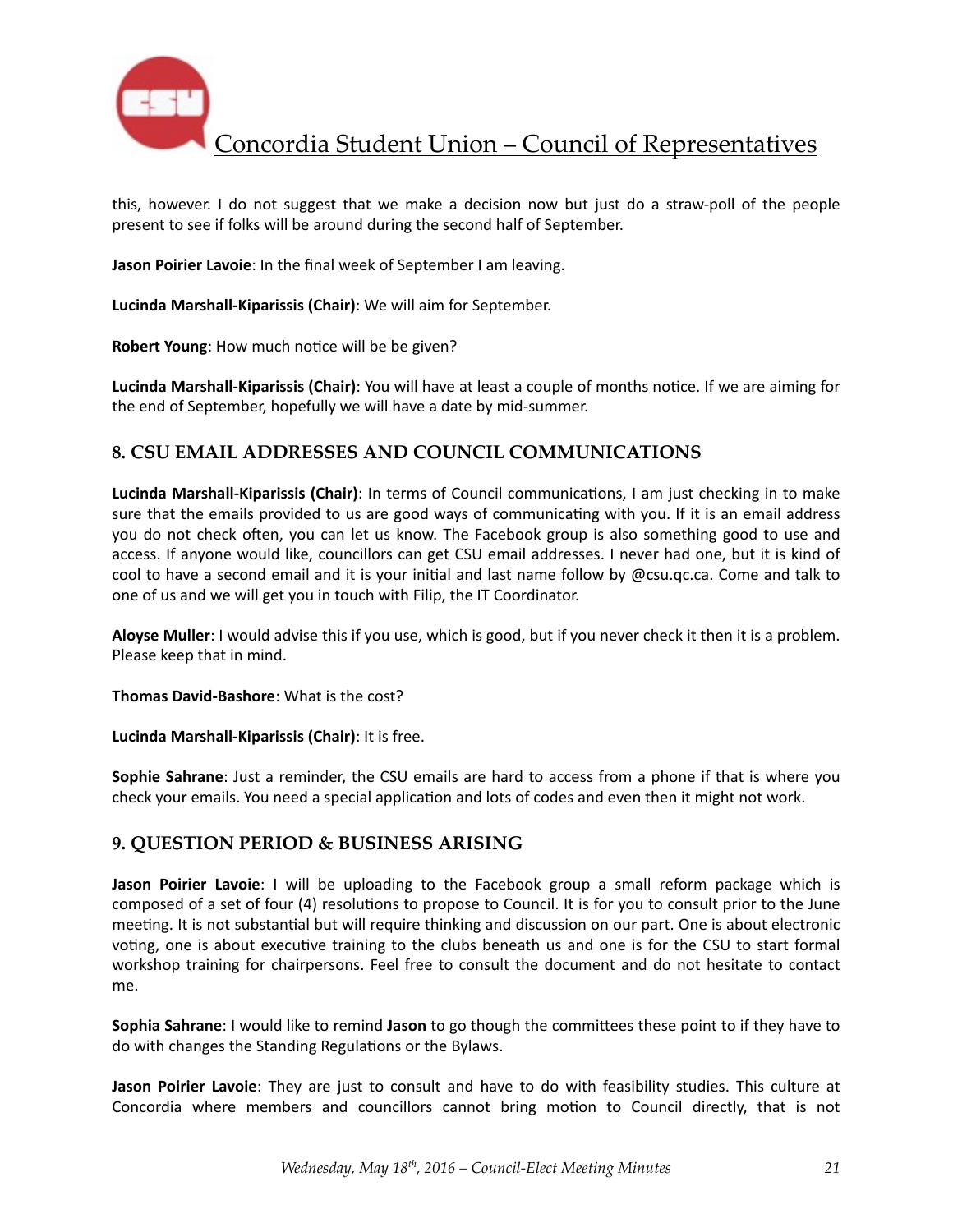

necessarily true. It is a good practice but if you feel that your idea should go to Council, you can do so. Committees are specialized bodies but if you do not feel the need to go through them, there is no obligation to do so.

## **10. ANNOUNCEMENTS**

Lana Galbraith: Something that councillors should know is that they are entitled to a workspace in the CSU office, and also all of the coordinators have agreed on open doors for all of our offices and being welcoming, so do not be afraid to come in and say hi and ask questions. You do not need to email us in advance. 

**Rachel Gauthier**: There are a lot of CSU jobs posted on the website so please check them out. Councillors cannot work, but you have friends that can share this through your networks.

Adrian Longinotti: For the past two (2) years the CSU has presented a special event with Electronic Music at Concordia (EMAC) called On the Square on the Hall terrace in May. For this year it has been finalized for May 31<sup>st</sup> so we are going ahead with the  $3^{rd}$  edition of the event, but doing it in a completely new space which is the  $11<sup>th</sup>$  floor terrace of the EV-building. This On the Roof event will be taking place from 16h30 to 22h30 on May 31<sup>st</sup> in collaboration with the MUTEK festival starting the next day.

Aloyse Muller: Congratulations on finishing the worst Council meeting of the year. If you want to forget it, come and have a drink with us at Reggies.

**Sophia Sahrane**: I want to point out that my position is asked by the administration to be part of committees or to appoint people for committees which include the administration, so for projects and consultations, if you are interested in participating, please get into contact with me. If I am asked and I cannot attend a meeting, we can have two (2) spots on the committee, so I will contact you.

Lucinda Marshall-Kiparissis (Chair): I would like to reiterate, and I think that I did this through virtual communications but it is the first time seeing you face-to-face, that the CSU offices are an open door. If it is office hours and the lights are on and you can open the glass door, please come in. As was said, there are spaces to work in and I think that a few of us have had a couple of years of experience on Council and through these there are things that we are building into our mandates, to give a sense of what the year will look like going forward. You are the most important part of this. If you want to stop by and ask questions or get a coffee, it is not just a platitude, please do so. You know how to contact us and we have to hold regular office hours so we cannot run away too far so please take advantage of that. If we can be resources, let us be them.

## **11. ADJOURNMENT**

**Alexander Milton** moves to adjourn. Seconded by **Robert Young**. 

**VOTE** In favour: 13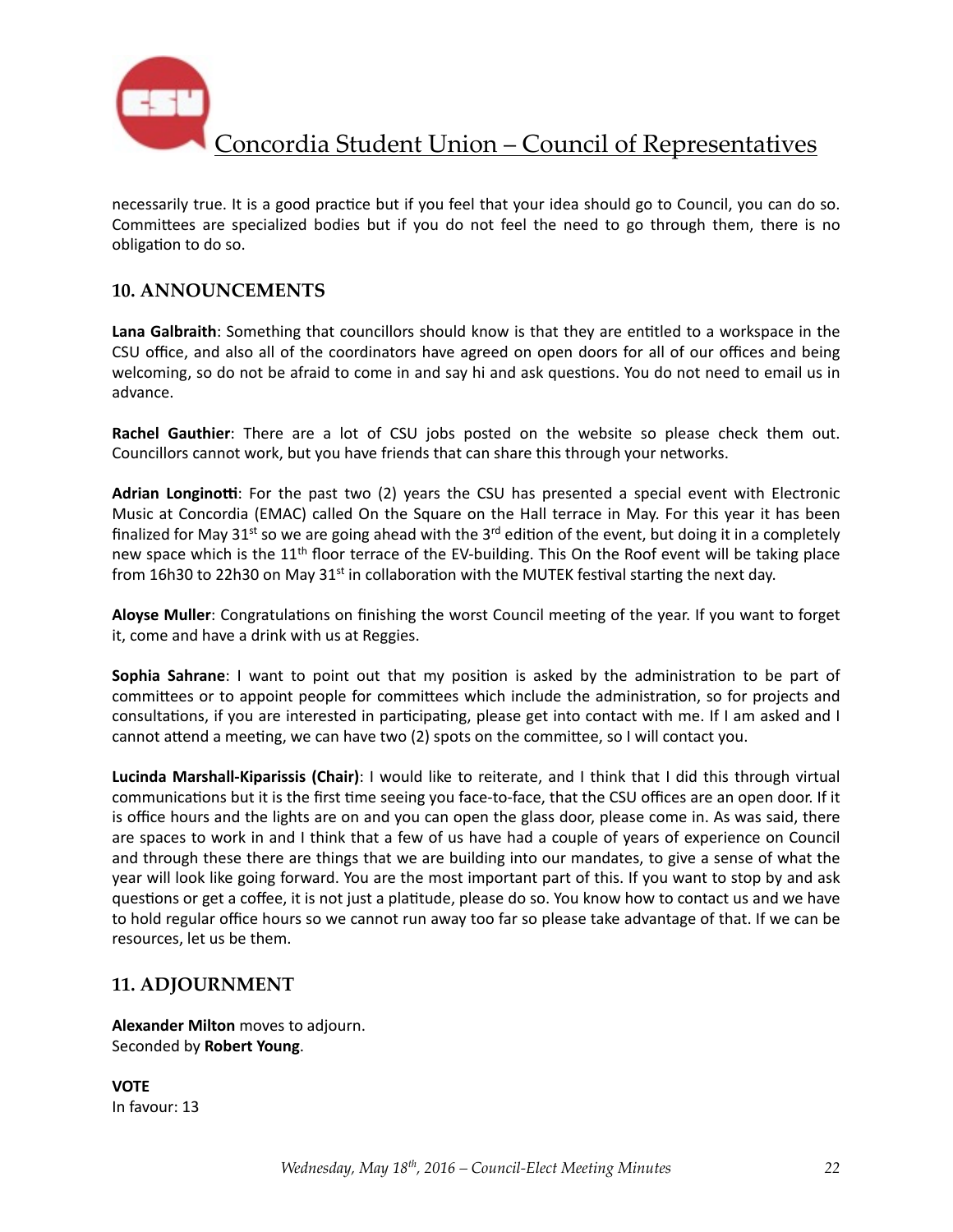

Opposed: 0 Abstentions: 0

*Motion carries.* 

*Meeting is adjourned at 23h20.*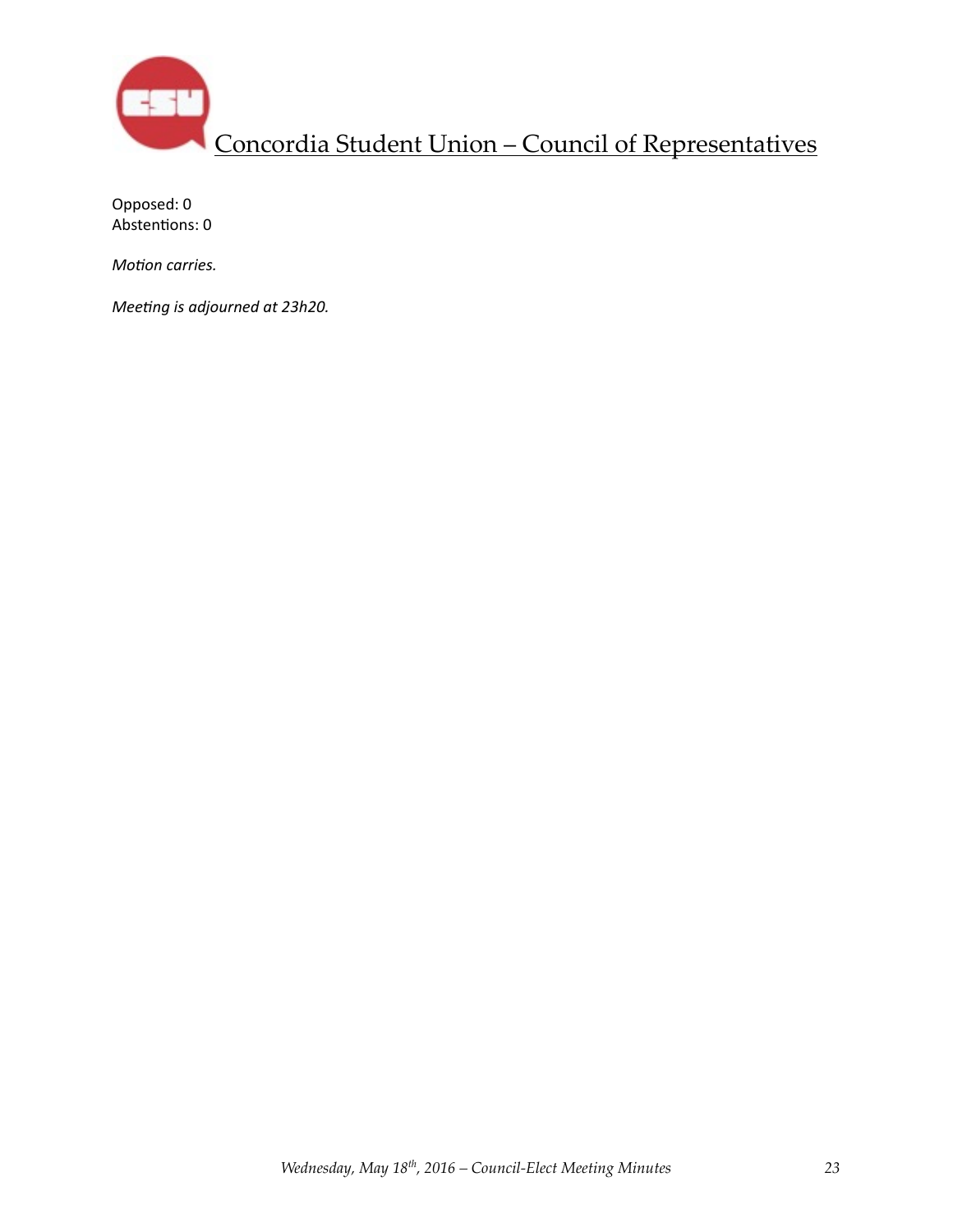

# **CSU Council-Elect Meeting Wednesday, May 18th, 2016 H-767, 18h30, S.G.W. Campus**

## **Summary of Motions Carried**

## **2. ROLL CALL**

The following motion was carried:

BE IT RESOLVED THAT Ahmed Badr be excused from this meeting of Council;

BE IT FURTHER RESOLVED THAT Council grant the excusal of all absences from this meeting of Council and the June meeting, by default, notwithstanding Standing Regulation 66.

*– Jason Poirier Lavoie (Robert Young)* 

## **5. SETTING THE TIME OF REGULAR MEETINGS**

A motion was carried to continue holding meetings on Wednesdays starting at 18h30 on the appropriate dates. 

*– Jason Poirier Lavoie (Mugisha Kakou)* 

## **6. APPOINTMENTS**

## **a) Council Chair**

A motion was carried to appoint Caitlin Robinson as Council Chairperson for the 2016-2017 academic year. 

*– Robert Young (Jason Poirier-Lavoie)* 

## **b) Council Secretary**

A motion was carried to appoint Caleb Owusu-Acheaw as the Council Minute-Keeper for the 2016-2017 academic year.

*– Louis Arrou-Vignod (Robert Young)*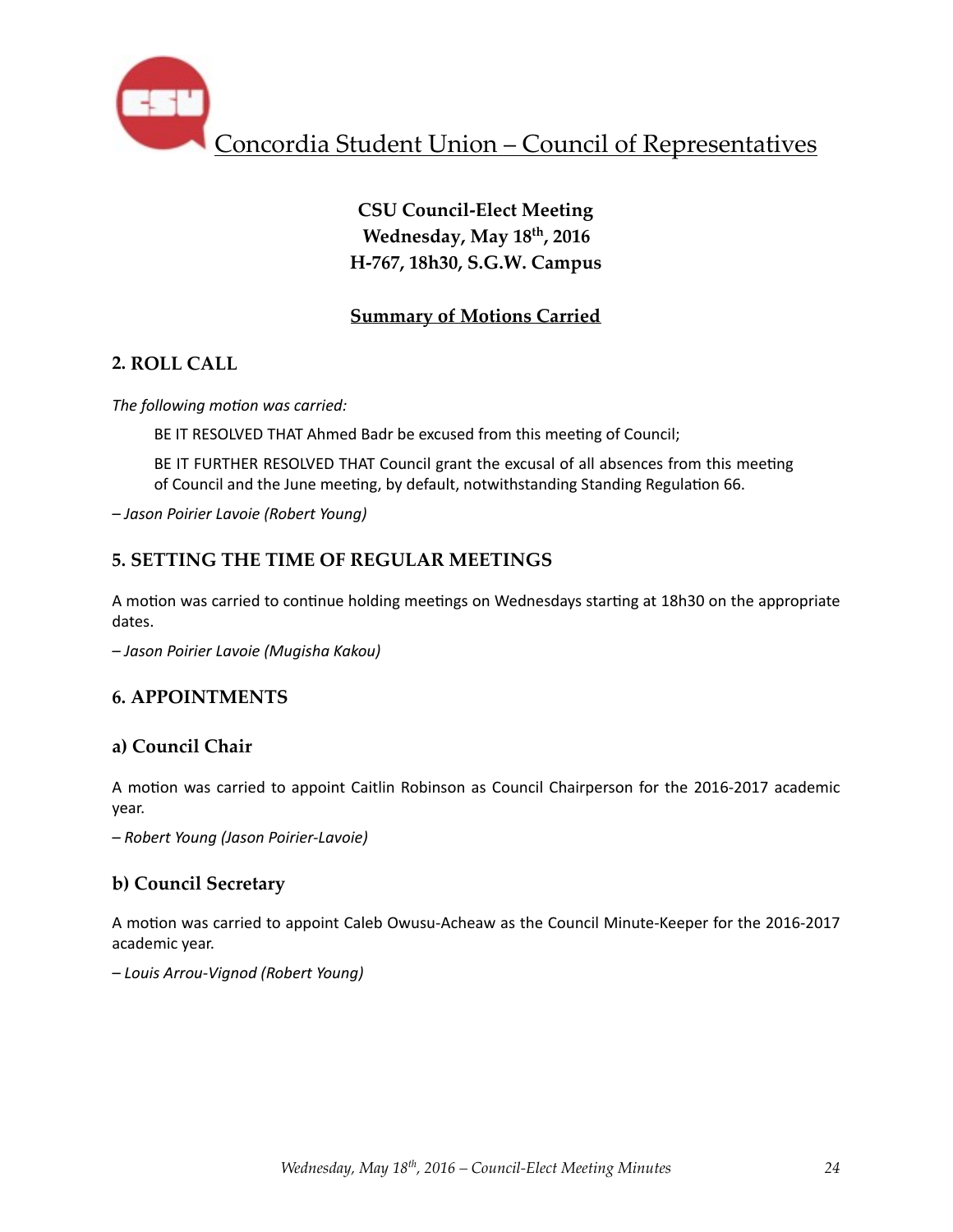

## c) Councillors to Standing Committees of Council

### **APPOINTMENTS COMMITTEE**

Following a vote by roll call Thomas David-Bashore, Marie-Maxime Gélinas-Delisle, Mugisha Kakou and Jason Poirier Lavoie are appointed to the Appointments Committee.

### *CLUBS & SPACE COMMITTEE*

*Following* a vote by roll call Ahmed Badr, Hayley Currier, Brittany Jackson and Veronika Rydzewski are appointed to the Clubs & Space Committee.

### **EXTERNAL & CAMPAIGNS COMMITTEE**

A motion was carried to appoint Mikaela Clark-Gardner, Émilie Lamoureux-Sproule, Artem Mikhalitsin and Robert Young are appointed to the External & Campaigns Committee. *– Jason Poirier Lavoie (Chloë Williams)*

#### **FINANCE COMMITTEE**

*A mo6on was carried to appoint Alaa Alkirbee, Ahmed Badr, Bronte Macfarlane and Chloë Williams to*  the Finance Committee.

*– Robert Young (Louis Arrou-Vignod)*

#### *LOYOLA COMMITTEE*

Brittany Jackson, Matthew Leddy, Artem Mikhalitsin and Alexander Milton are appointed to the Finance Committee.

#### **POLICY COMMITTEE**

Following a vote by roll call Mikaela Clark-Gardner, Thomas David-Bashore, Maidina Kadeer and Jason Poirier-Lavoie are appointed to the Finance Committee.

#### **STUDENT LIFE COMMITTEE**

Following a vote by roll call Louis Arrou-Vignod, Hayley Currier, Marie-Maxime Gélinas-Delisle and *Meissa Thiam are appointed to the Finance Committee.* 

#### SUSTAINABILITY COMMITTEE

*A mo6on was carried to appoint Mikaela Clark-Gardner, Hayley Currier, Panagio6s Destounis and Christina Massaro to the Finance Committee.* 

*– Robert Young (Jason Poirier-Lavoie)*